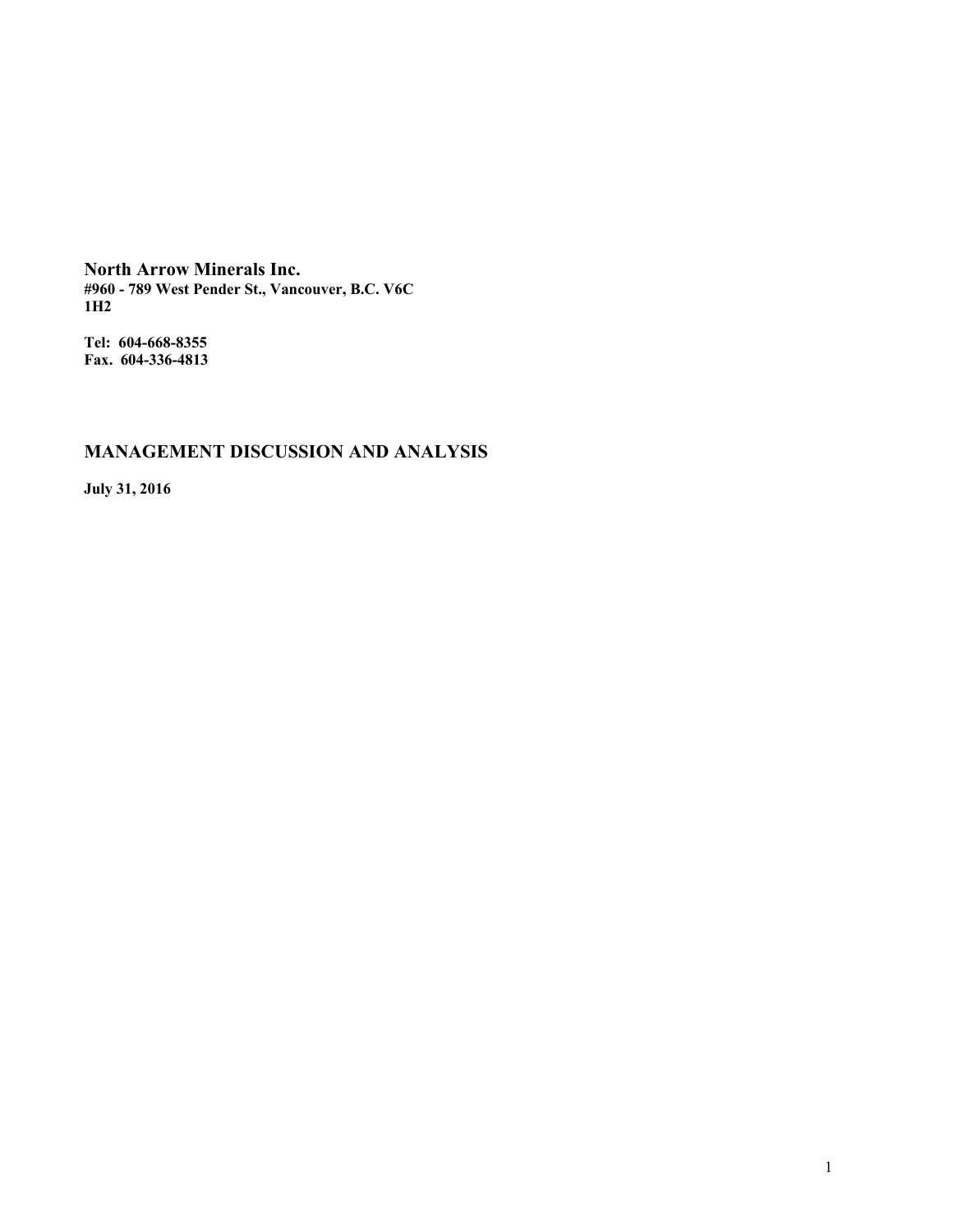# **Form 51-102 F1 Management Discussion and Analysis ("MD&A") North Arrow Minerals Inc. Containing Information up to and including September 26, 2016**

# **Description of Business**

North Arrow Minerals Inc. ("North Arrow" or the "Company") is a Canadian mineral exploration company focused on evaluating prospective diamond exploration properties in Canada. The Company's key diamond properties include the Qilalugaq (Nunavut), Pikoo (Saskatchewan), Lac de Gras (Northwest Territories), and Mel (Nunavut). Shares of the Company trade on the TSX Venture Exchange ("TSXV") under the symbol NAR.

The following discussion and analysis of the Company's financial condition and results of operations for the three months ended July 31, 2016 should be read in conjunction with the audited financial statements of the Company for the years ended April 30, 2016 and April 30, 2015, together with the notes thereto. The MD&A supplements, but does not form part of the unaudited financial statements of the Company. The Company's financial statements have been prepared in accordance with International Financial Reporting Standards ("IFRS").

Unless otherwise noted, all currency amounts are stated in Canadian dollars.

## **Forward-Looking Statements**

This document may contain "forward-looking statements" within the meaning of Canadian securities legislation and the United States Private Securities Litigation Reform Act of 1995. These forward-looking statements are made as of the date of this document and the Company does not intend, and does not assume any obligation, to update these forward-looking statements, except as required by law.

Forward-looking statements relate to future events or future performance and reflect management's expectations or beliefs regarding future events and include, but are not limited to, statements with respect to sources of and anticipated financing requirements, the estimation of mineral reserves and resources, the realization of mineral reserve estimates, the timing and amount of estimated future production, costs of production, capital expenditures, success of mining operations, environmental risks, unanticipated reclamation expenses, title disputes or claims and limitations on insurance coverage.

These forward-looking statements include, among others, statements with respect to the Company's objectives for the ensuing year, our medium and long-term goals, and strategies to achieve those objectives and goals, as well as statements with respect to our beliefs, plans, objectives, expectations, anticipations, estimates and intentions. The words "may," "could," "should," "would," "suspect," "outlook," "believe," "plan," "anticipate," "estimate," "expect," "intend," and words and expressions of similar import are intended to identify forward-looking statements. In particular, statements regarding the Company's future operations, future exploration and development activities or other development plans and estimated future financing requirements contain forward-looking statements.

All forward-looking statements and information are based on the Company's current beliefs as well as assumptions made by and information currently available to the Company concerning anticipated financial performance, business prospects, strategies, regulatory developments, development plans, exploration, development and mining activities and commitments. Although management considers these assumptions to be reasonable based on information currently available to it, they may prove to be incorrect.

By their very nature, forward-looking statements involve inherent risks and uncertainties, both general and specific, and risks exist that predictions, forecasts, projections and other forward-looking statements will not be achieved. We caution readers not to place undue reliance on these statements as a number of important factors could cause the actual results to differ materially from the beliefs, plans, objectives, expectations, anticipations, estimates and intentions expressed in such forwardlooking statements.

These factors include, but are not limited to, developments in world financial and commodity markets, risks relating to fluctuations in the Canadian dollar and other currencies relative to the US dollar, changes in exploration plans due to exploration results and changing budget priorities of the Company or its joint venture partners, changes in project parameters as plans continue to be refined; possible variations in ore reserves, grade or recovery rates; accidents, labour disputes and other risks of the mining industry; delays in obtaining governmental approvals or financing, the effects of competition in the markets in which the Company operates, the impact of changes in the laws and regulations regulating mining exploration and development, judicial or regulatory judgments and legal proceedings, operational and infrastructure risks, and the Company's anticipation of and success in managing the foregoing risks. The Company cautions that the foregoing list of factors that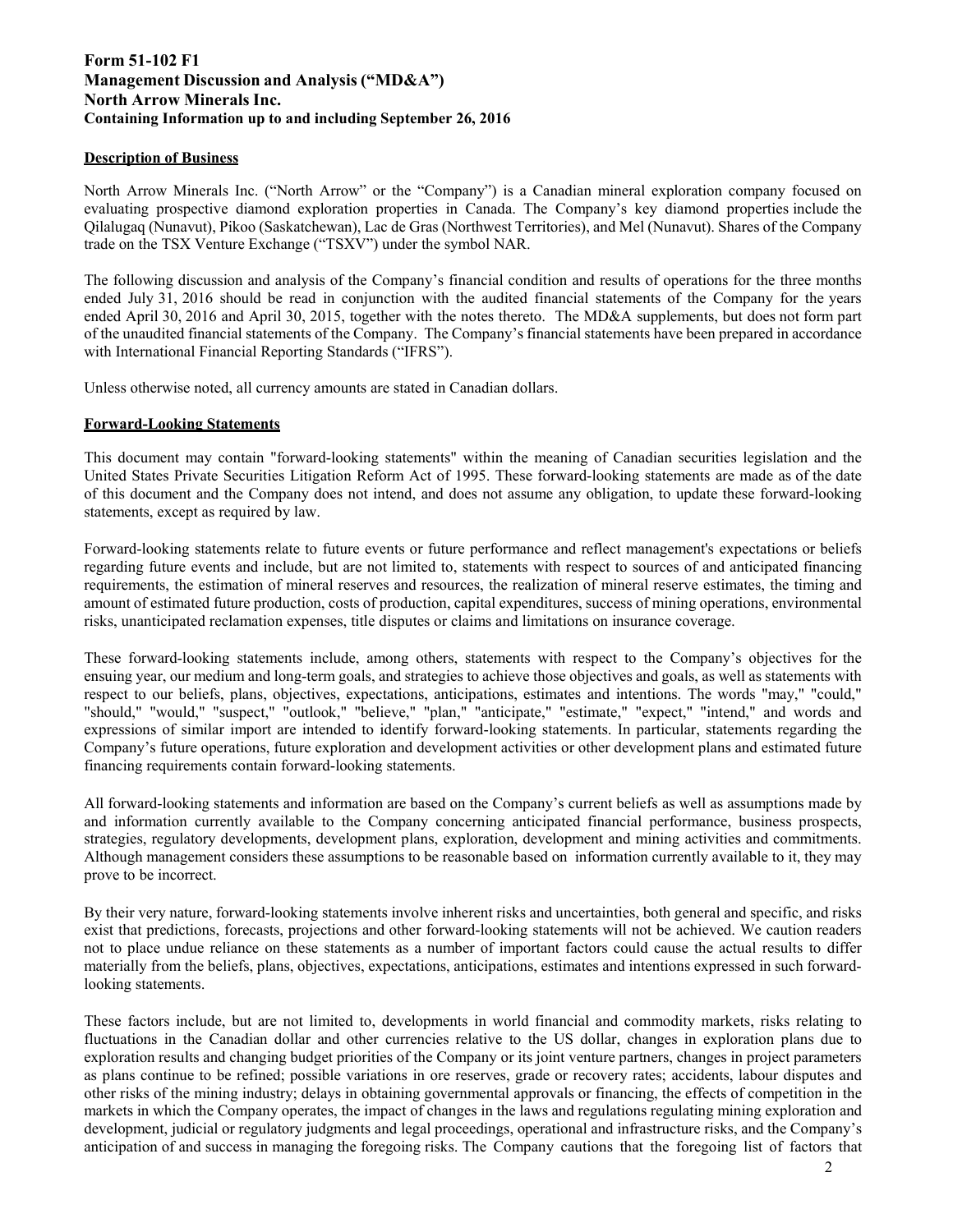may affect future results is not exhaustive. When relying on our forward-looking statements to make decisions with respect to the Company, investors and others should carefully consider the foregoing factors and other uncertainties and potential events. The Company does not undertake to update any forward-looking statement, whether written or oral, that may be made from time to time by the Company or on our behalf, except as required by law.

# **Highlights for the three months ended July 31, 2016 and subsequent events up to September 26, 201**

# Qilalugaq project, NU

 During the period, the Company continued with a diamond polishing and evaluation exercise to better understand the characteristics and value of fancy coloured diamonds recovered from the Q1-4 kimberlite, and to evaluate their potential impact on the project.

# Pikoo project, SK

- On April 4, 2016 the Company announced completion of a winter 2016 drilling program. 2,124 m of drilling was completed with kimberlite encountered in 14 of 19 drill holes, including the discovery of the PK346 and PK347 kimberlite occurrences in the North Pikoo area.
- On May 31, 2016 and June 25, 2016 the Company reported microdiamond results from samples of the PK150, PK314 and PK346 kimberlites, which confirm that all Pikoo project kimberlites tested to date are diamondiferous. Caustic fusion analyses of 147.8 kg from PK150 returned 280 diamonds larger than the 0.106 mm sieve class including 2 diamonds larger than 0.85 mm. Caustic fusion analyses of 275.0 kg from PK346 returned 30 diamonds larger than the 0.106 mm sieve class. Caustic fusion analyses of 97.3 kg from the interpreted western extension of PK314 returned 14 diamonds larger than the 0.106 mm sieve class. Caustic fusion analyses of 39.9 kg from the interpreted eastern extension of PK314 returned 5 diamonds larger than the 0.106 mm sieve class.
- On September 13, 2016 the Company also reported a total of 101 till samples were collected from the Project. Samples were collected from four target areas where an evaluation of past results suggests that undiscovered kimberlites may be present.

# Mel project, NU

• On September 13, 2016 the Company announced a total of 111 till samples were collected from the Mel property to follow up and test the up ice termination of at least two distinct kimberlite indicator mineral (KIM) trains identified from 2015 sampling.

# Loki project, NT

 On September 13, 2016 the Company announced North Arrow has staked mineral claims covering new target areas to the south and east of the Redemption project. The Company retains a 100% interest these new claims as well as several previously staked mineral claims located to the southeast of the Monument kimberlite cluster, which together comprise the Company's new Loki Diamond Project. A brief till and esker sampling program was conducted at the Loki Project in August 2016 with 56 samples collected to provide an initial evaluation of identified target areas.

# Redemption project, NT

 On May 10, 2016 the Company announced the completion of a 28 hole, 1,577 m drilling program at Redemption. Kimberlite was not intersected. Subsequent to the period ended July 31, 2016 the Company relinquished its option to earn an interest in the Redemption project.

A summary of the exploration activities for the Company follows, as well as a description of other corporate activities. These summaries include some discussion of management's future exploration plans. The reader is cautioned that actual results, performance or achievements may be materially different from those implied or expressed in these statements. The Company's exploration programs are subject to change from time to time, based on the analysis of results and changing corporate priorities, exploration targets and funding consideration.

# **Exploration Projects Overview**

An overview of the exploration activities for the Company follows. For additional details the reader is referred to the Company's continuous disclosure documents available on SEDAR (www.sedar.com).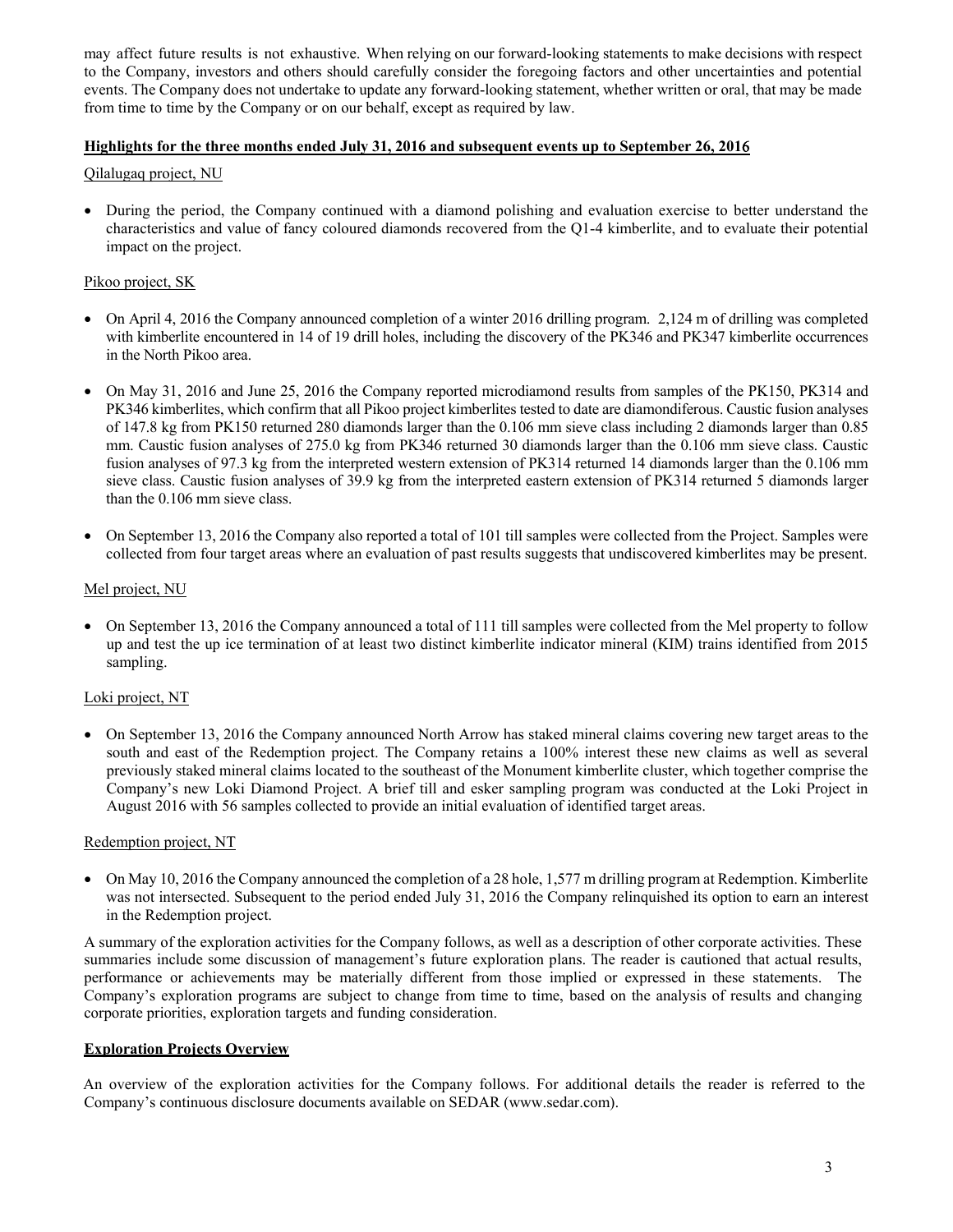# **EXPLORATION AND EVALUATION ASSETS**

|                                                                        |                          | Expended   | Write-offs               |                     |
|------------------------------------------------------------------------|--------------------------|------------|--------------------------|---------------------|
|                                                                        |                          | During     | During the               |                     |
|                                                                        | April 30, 2016           | the Period | Period                   | July 31, 2016       |
| Diamond Properties                                                     |                          |            |                          |                     |
| Lac de Gras, Canada                                                    |                          |            |                          |                     |
| <b>Exploration</b> costs                                               | \$235,404                | \$         | \$                       | \$235,404           |
| Acquisition and tenure costs                                           | 277,918                  |            |                          | 277,918             |
| Geological, data collection and assays                                 | 153,559                  |            |                          | 153,559             |
| Office and salaries                                                    | 134,040                  |            |                          | 134,040             |
|                                                                        | 800,921                  |            |                          | 800,921             |
|                                                                        |                          |            |                          |                     |
| Pikoo, Canada                                                          |                          |            |                          |                     |
| <b>Exploration</b> costs                                               | 1,242,974                | 5,360      |                          | 1,248,334           |
| Drilling                                                               | 2,085,859                |            |                          | 2,085,859           |
| Acquisition and tenure costs<br>Geological, data collection and assays | 14,581                   | 94,641     | (49, 222)                | 14,581<br>1,420,049 |
| Office and salaries                                                    | 1,374,630<br>529,006     | 34,260     |                          | 563,266             |
| Contribution from joint-venture partner                                | (637, 813)               |            |                          | (637, 813)          |
|                                                                        | 4,609,237                | 134,261    | (49, 222)                | 4,694,276           |
|                                                                        |                          |            |                          |                     |
| Loki, Canada                                                           |                          |            |                          |                     |
| <b>Exploration</b> costs                                               |                          | 907        |                          | 907                 |
| Acquisition and tenure costs                                           |                          | 262        |                          | 262                 |
| Geological, data collection and assays                                 |                          | 15,456     |                          | 15,456              |
| Office and salaries                                                    |                          | 312        |                          | 312                 |
|                                                                        | $\overline{\phantom{a}}$ | 16,937     | $\blacksquare$           | 16,937              |
| Qilalugaq, Canada                                                      |                          |            |                          |                     |
| <b>Exploration</b> costs                                               | 357,350                  | 5,489      |                          | 362,839             |
| Acquisition and tenure costs                                           | 73,670                   | 28,032     |                          | 101,702             |
| Geological, data collection and assays                                 | 3,395,314                | 53,945     |                          | 3,449,259           |
| Office and salaries                                                    | 252,634                  | 20,547     | $\overline{\phantom{a}}$ | 273,181             |
|                                                                        | 4,078,968                | 108,013    |                          | 4,186,981           |
|                                                                        |                          |            |                          |                     |
| Luxx, Canada                                                           |                          |            |                          |                     |
| <b>Exploration</b> costs<br>Acquisition and tenure costs               | 50,420<br>138,639        |            |                          | 50,420<br>138,639   |
| Geological, data collection and assays                                 | 121,301                  |            |                          | 121,301             |
| Office and salaries                                                    | 43,221                   | 940        | $\overline{\phantom{0}}$ | 44,161              |
|                                                                        | 353,581                  | 940        |                          | 354,521             |
|                                                                        |                          |            |                          |                     |
| Mel, Canada                                                            |                          |            |                          |                     |
| <b>Exploration</b> costs                                               | 83,128                   | 15,983     |                          | 99,111              |
| Acquisition and tenure costs                                           | 130,866                  | 600        |                          | 131,466             |
| Geological, data collection and assays                                 | 444,364                  | 46,018     |                          | 490,382             |
| Office and salaries                                                    | 55,906                   | 13,435     |                          | 69,341              |
|                                                                        | 714,264                  | 76,036     |                          | 790,300             |
| Redemption, Canada                                                     |                          |            |                          |                     |
| <b>Exploration</b> costs                                               |                          | 5,009      | (5,009)                  |                     |
| Drilling                                                               |                          | 21,436     | (21, 436)                |                     |
| Acquisition and tenure costs                                           |                          |            |                          |                     |
| Geological, data collection and assays                                 |                          | 6,567      | (6, 567)                 |                     |
| Office and salaries                                                    |                          | 13,850     | (13, 850)                |                     |
| Recoveries                                                             |                          | (56,100)   | 56,100                   |                     |
|                                                                        |                          | (9, 238)   | 9,238                    |                     |
|                                                                        |                          |            |                          |                     |
| <b>TOTAL</b>                                                           | \$<br>10,556,971         | \$326,949  | \$ (39,984)              | 10,843,936<br>\$    |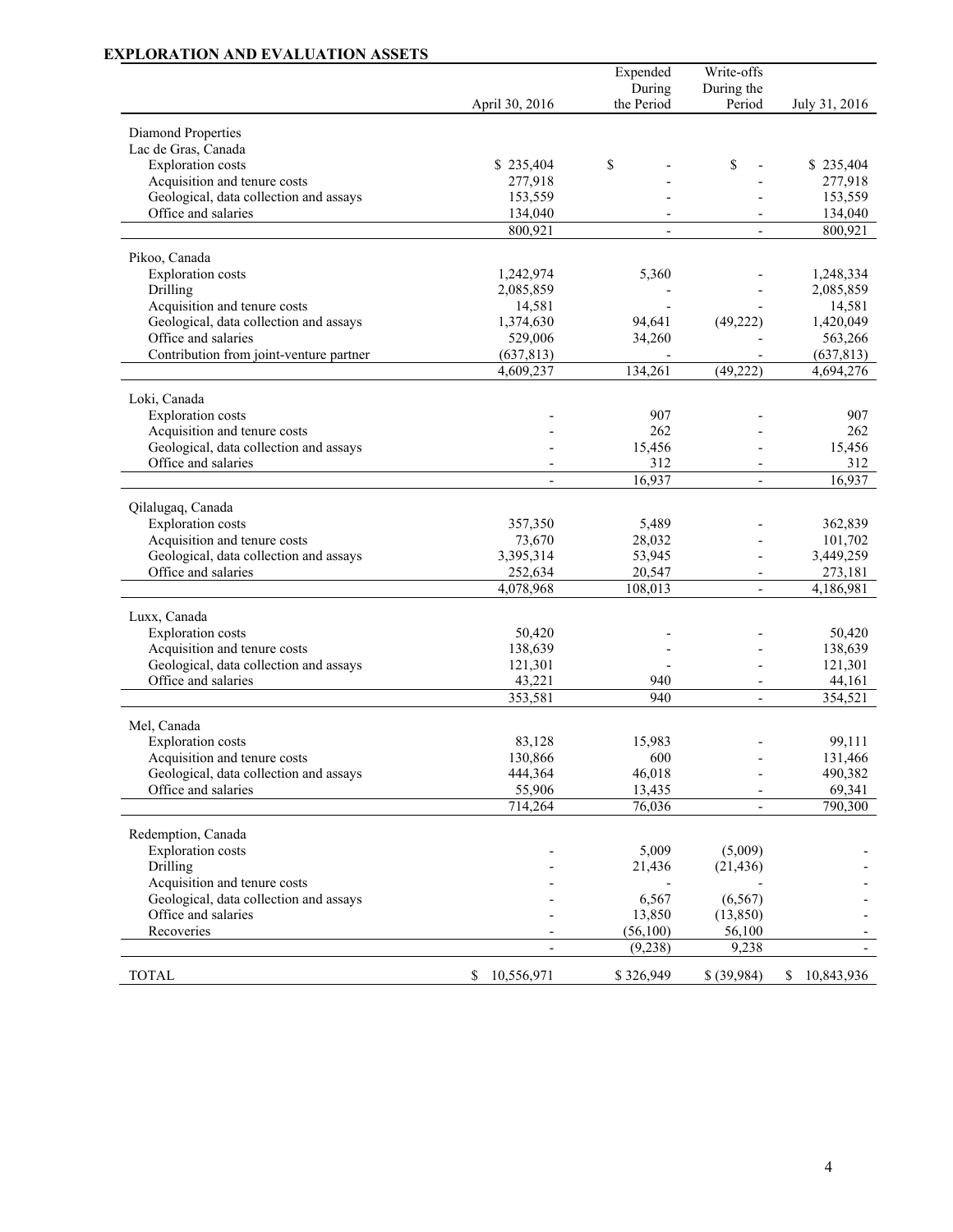Unless otherwise stated below, the Company's Canadian exploration activities are conducted under the supervision of Kenneth Armstrong, P.Geo. (ON), President and CEO of the Company.

## **Diamond Projects**

#### Qilalugaq, Pikoo and Timiskaming Diamond Projects, Canada

On March 14, 2013, the Company entered into an assignment agreement with 0954506 B.C. Ltd. ("BCCo") under which BCCo agreed to assign and transfer to the Company all of BCCo's interest and obligations in certain option agreements to earn an 80% interest in the Timiskaming, Pikoo and Qilalugaq diamond projects. At that time, Stornoway Diamond Corporation held a 100% interest in all three projects and had granted BCCo options to acquire the 80% interests in the projects. BCCo is a private company controlled by Eira M. Thomas. Ms. Thomas is the daughter of D. Grenville Thomas, Chairman and a director of the Company.

On April 29, 2013 the Company announced the closing of the assignment agreement including the payment to BCCo of \$20,000 and the issuance to BCCo of 500,000 transferrable share purchase warrants. Each share purchase warrant entitles the holder to acquire one common share of the Company at a price of \$0.25 for a period of five years. The warrants became exercisable once the Company exercised the option to earn an interest in the Timiskaming project (see below).

With closure of the assignment, the Company retained options to earn an 80% interest in each of the Qilalugaq, Pikoo and Timiskaming diamond properties by completing exploration work programs (each an "option work program") on each of the projects (complete). Upon completion of each option work program the Company provided notice to Stornoway of its intent to vest an 80% interest in a project. Stornoway had a one-time right (the "Back-in Right") to buy-back a 20% interest in each project by paying to the Company an amount equal to three times the costs incurred in connection with the applicable option work program. For each of the projects, Stornoway elected not to exercise its Back-in Right (details for each election provided below). As a result, each of the Timiskaming, Pikoo and Qilalugaq projects are subject to a joint venture for the purpose of further exploration of the project, and the interests are 80% the Company and 20% Stornoway. Details on the status of each project are provided below.

#### Qilalugaq diamond project, Nunavut

The Qilalugaq diamond project is located near the community of Naujaat (Repulse Bay), Nunavut. The project is subject to a 3% net smelter returns royalty on metals produced and a 3% gross-overriding royalty on the sale of industrial minerals, including diamonds. A total of eight kimberlite pipes (Q1-4, A34, A42, A59, A76, A94, A97 and A152) have been identified within the project as well as a number of laterally extensive kimberlite dyke systems.

On May 15, 2013 the Company confirmed an Inferred Mineral Resource for the 12.5 hectare Q1-4 kimberlite to be 26.1 million carats from 48.8 million tonnes total content of kimberlite with an average +1 DTC total diamond content of 53.6 carats per hundred tonnes (cpht) extending from surface to a depth of 205m. Additional resource upside in the form of a target for further exploration was estimated at between 7.9 to 9.3 million carats of diamonds from 14.1 to 16.6 million tonnes total content of kimberlite with an average +1 DTC total diamond content of 56.1 cpht, extending from 205m depth to 305m depth. The mineral resource estimate comprised the integration of kimberlite volumes, density, petrology and diamond content-data obtained from 5,133 m of diamond drilling, 2,714 m of reverse circulation (RC) drilling, 2.9 tonnes of samples submitted for microdiamond analysis, 257.7 tonnes of samples submitted for macrodiamond sampling with 59.2 carats of diamonds (2,054 stones) recovered from RC drilling, 7.5 carats of diamonds (205 stones) recovered from surface trenching and 2.36 carats of diamonds (69 stones) recovered from HQ diameter diamond drilling.

Mineral resources that are not mineral reserves do not have demonstrated economic viability. The potential quantity and grade of a target for further exploration referred to above is conceptual in nature, there has been insufficient exploration to define a mineral resource, and it is uncertain whether further exploration will result in the target being delineated as a mineral resource. For information on the data verification, exploration information and the resource and target for further exploration estimation procedures please see the technical report dated May 13, 2013 which is available under the Company's profile at www.sedar.com and on the Company's website (www.northarrowminerals.com). The authors of the report were Barb Kupsch, P.Geol. and David Farrow, P.Geo.

Under the terms of a May 2013 option agreement, the Company had the option to earn an 80% interest in the project from Stornoway by completing an option work program that included the collection of a minimum 1,000 tonne bulk sample from the Q1-4 kimberlite for the purpose of recovering a larger parcel of diamonds to better determine diamond content, size distribution, diamond parcel value, and to establish whether or not coloured diamonds persist into the larger diamond sizes. During the summer of 2014, the Company collected an approximate 1,500 wet tonne sample by surface trenching an area of Q1-4 where there is limited (<1m) overburden cover. The sample was delivered to the processing laboratory in Thunder Bay, ON. Sample processing commenced in October 2014. The sample was initially processed through a dense media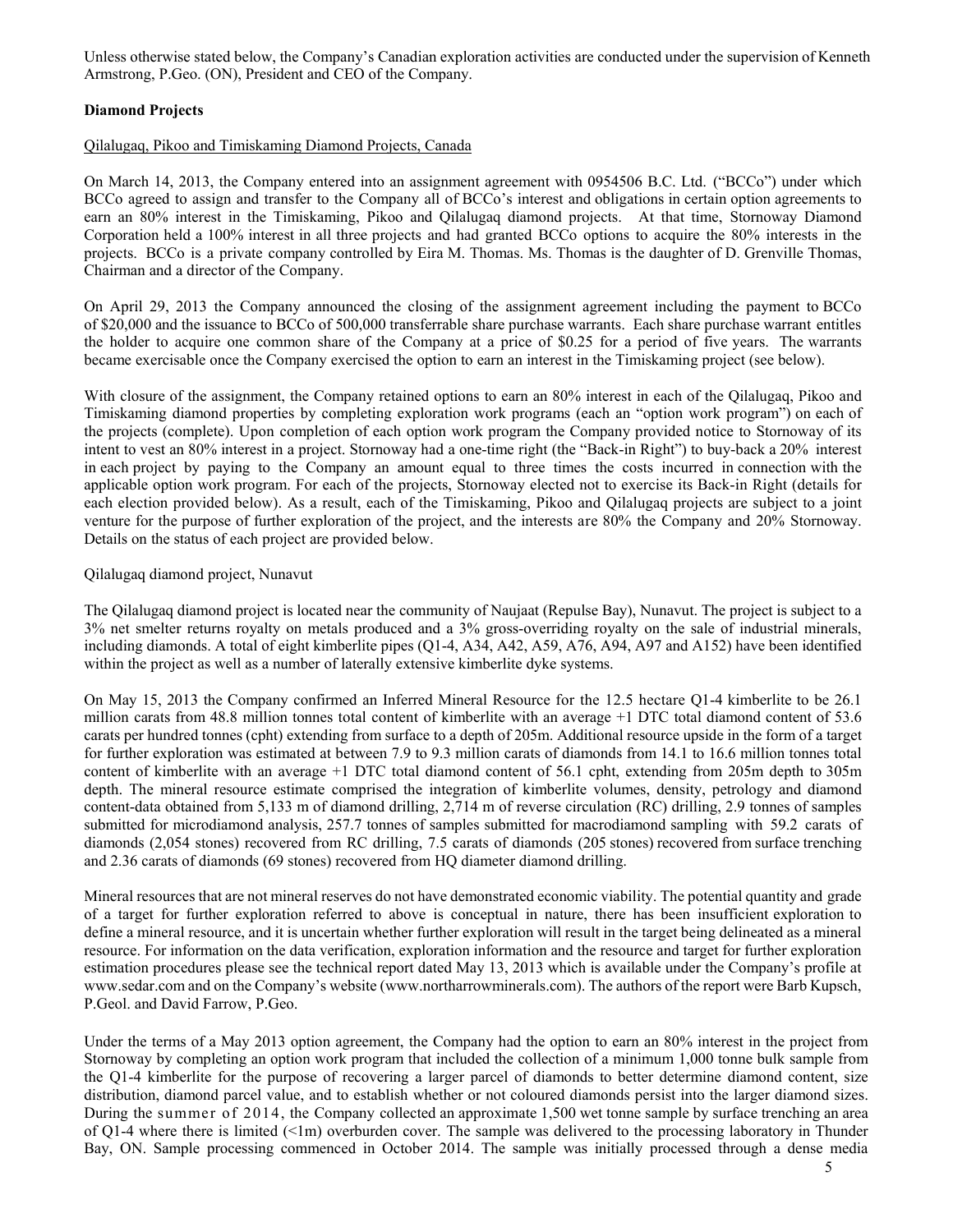separation (DMS) plant and the resultant concentrate was shipped to Stornoway's North Vancouver diamond sorting facility in North Vancouver where is was further upgraded and sorted for diamonds. On May 5, 2015, the Company reported that final diamond recoveries from the sample included 11,083 diamonds greater than  $+1$  DTC ( $\sim$ 1.00 mm) weighing 384.28 carats from 1,353.37 dry tonnes. The largest three diamonds are 4.42 carats (intense yellow cubic aggregate), 4.16 carats (greenish yellow cubic aggregate), and 3.53 carats (pale yellow cubic aggregate). The recovered diamonds include 15 diamonds larger than 1 carat. Yellow diamonds, representing a range of hues and tones, comprise approximately 9.0% by stone count (21.5% by carat weight) of the +1 DTC diamonds. On June 9, 2015 the Company reported that the cleaned parcel of 383.55 carats of diamonds greater than +1 DTC had been valued by WWW International Diamond Consultants (WWW) with a modelled range of possible values from a possible low of \$43 per carat and a possible high of \$92 per carat. The primary conclusion reached by WWW was that the valuation results and modelled values should be treated with considerable caution when assessing the Qilalugaq project due to the very small size of the diamond parcel.

The reader is referred to the Company's news releases of April 21 2015, May 5 2015 and June 9 2015 available under the Company's profile at www.sedar.com or on the Company's website (www.northarrowminerals,com) for details on the processing of the bulk sample and related QA/QC measures.

The Q1-4 bulk sampling program and related diamond valuation was funded by the Company and fulfilled the Company's obligations to earn an 80% interest in the Qilalugaq project from Stornoway. On July 10, 2015 the Company delivered to Stornoway official notice that it had vested at an 80% interest in the project, subject to the Back-in Right. On July 20, 2015, Stornoway notified the Company that Stornoway had elected not to exercise the Back-in Right. As a result, ongoing exploration and evaluation of the project is subject to an 80%/20% (North Arrow/Stornoway) participating joint venture.

It is management's opinion that, in addition to its small size, the valuation of the Q1-4 diamond parcel was further complicated by the unusual occurrence of two identifiable diamond populations including a population of rare Type IaA - Ib coloured diamonds. In December 2015 the Company initiated a polishing exercise on select coloured diamonds. The purpose of this exercise is to address several of the outstanding questions relating to these diamonds including their suitability for polishing, potential yield, and final polished colour. The polishing exercise and related data analyses are expected to be completed by the end of calendar 2016 and its results will be used to evaluate possible future exploration plans for the project.

The estimated cost of the polishing exercise and ongoing consultation and permitting work for the project is approximately \$50,000. Stornoway has indicated it will not fund its share of these costs and as such the Company's interest in the project shall increase proportionately.

# Pikoo diamond project, Saskatchewan

The Pikoo diamond project consists of 33,374 hectares of mineral claims located approximately 140 km east of La Ronge, Saskatchewan. An all-season road to the community of Deschambault Lake comes to within 6 km of the project's southern boundary. During the summer of 2013 the Company completed an initial exploration drilling program at the Pikoo project, intersecting kimberlite in nine of the ten drill holes, confirming the presence of a new kimberlite field in this region. The most significant discovery of the 2013 drilling program was the PK150 kimberlite. In November, 2013 the Company announced that 745 microdiamonds had been recovered from a 209.7 kg sample from PK150, including 23 diamonds larger than the 0.85 mm sieve size. A full summary of the initial diamond results from PK150 can be found in the Company's MD&A for the year ended April 30, 2014.

The 2013 Pikoo drilling program and related diamond test work was funded by the Company and fulfilled the Company's obligations under the option agreement with Stornoway to earn an 80% interest in the project. As such, in November 2013 the Company delivered notice to Stornoway that it had vested at an 80% interest in the project. Stornoway did not exercise its Back-in Right. As a result, ongoing exploration and evaluation of the project is subject to an 80%/20% (North Arrow/Stornoway) participating joint venture.

During the summer and fall of 2014, the Pikoo joint venture completed two till sampling programs designed to identify and better define additional kimberlite indicator mineral ("KIM") trains within the project. A total of 560 till samples were collected and in February 2015 the Company announced that up to five new KIM trains have been identified, including two KIM trains that are well defined and terminate within the project area.

In February and March 2015 the Pikoo joint venture completed a 3,243 m drilling program that resulted in the discovery of four new kimberlite occurrences bringing the total number of discrete kimberlite discoveries within the project to seven. The four most significant kimberlite discoveries are the PK150, PK314, PK312 and PK311 kimberlites all of which are diamond bearing, as reported in September and October 2015. A full summary of the 2015 diamond results from PK150, PK314, PK312 and PK311 kimberlites can be found in the Company's MD&A for the year ended April 30, 2016.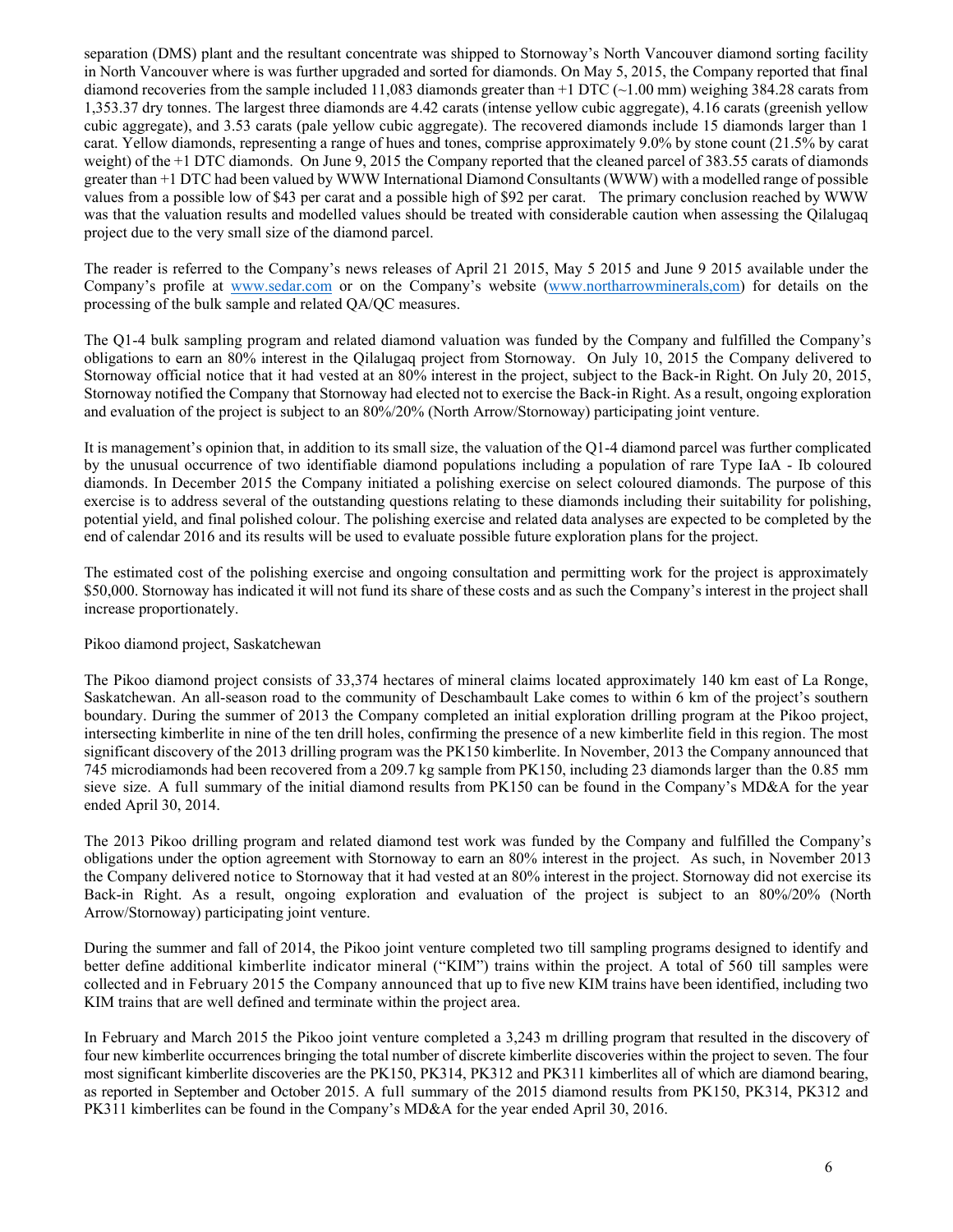In February and March 2016 the Pikoo joint venture completed a further 2,124 m of drilling, encountering kimberlite in 14 of 19 drill holes. Drilling discovered the new PK346 and PK347 kimberlite occurrences in the North Pikoo area as well as possible eastern and western extensions to the PK314 kimberlite. Additional drilling was also completed in the PK150, PK312 and PK311 areas.

A summary of the 2016 drilling results in each of the areas is provided below. Results were first reported in North Arrow news releases dated April 4, 2016, May 31, 2016, and July 25, 2016.

PK150 – Three drill holes further tested the PK150 kimberlite which is now well cut off to the east and west, having approximately dimensions of 150m long by 20-30m wide and remains open at depth below approximately 200m. An 8.6m interval of heavily diluted country rock breccia with kimberlite was identified to the southeast of PK150 and may represent a subparallel kimberlite that is open to the east. A total of 147.8 kg of kimberlite from drill hole PK-38 was submitted for caustic fusion analyses. Results from this work is summarized in the following table.

|                  |        |          |          |          |          |          |          | Number of Diamonds per Sieve Size (mm Square Mesh Sieve) |          |              |               |            |
|------------------|--------|----------|----------|----------|----------|----------|----------|----------------------------------------------------------|----------|--------------|---------------|------------|
|                  | Sample | $+0.106$ | $+0.150$ | $+0.212$ | $+0.300$ | $+0.425$ | $+0.600$ | $+0.850$                                                 | $+1.18$  | $+1.70$      | Total         | Total      |
|                  | Weight | $-0.150$ | $-0.212$ | $-0.300$ | $-0.425$ | $-0.600$ | $-0.850$ | $-1.18$                                                  | $-1.70$  | $-2.36$      | <b>Stones</b> | Carats     |
|                  | Dry Kg |          |          |          |          |          |          |                                                          |          |              |               | $+0.85$ mm |
| $PK150 (2016)^1$ | 50.95  | 29       | 18       | 16       | 8        | 3        |          |                                                          | $\theta$ | $\mathbf{0}$ | 76            | 0.021      |
| $PK150 (2016)^2$ | 96.89  | 87       | 52       | 32       | 16       | 13       | 3        |                                                          | $\theta$ | $\theta$     | 204           | 0.014      |

<sup>1</sup>reported May 31, 2016

<sup>2</sup>reported July 25, 2016

North Pikoo Area (PK314, PK346, PK347, North Pikoo Dykes) - The most significant kimberlite discoveries of the 2016 program were in the north Pikoo area where kimberlite was encountered in seven of nine holes. Relationships between kimberlite intervals are complex with at least two (PK346 and PK347), and perhaps up to four discrete new kimberlites having been discovered. The most significant discovery is kimberlite PK346 which is interpreted as a near vertical NE trending body located approximately 25m north of kimberlite PK314, discovered in 2015, and south of a series of narrow kimberlite dykes discovered in 2013. PK346 remains open to depth and along strike. Kimberlite intervals were also encountered to the south of PK346 that are tentatively interpreted as the east and west extensions of PK314, however it is possible both intervals represent separate kimberlites that are either part of PK346 or discrete individual intrusions. Target PK347 was tested with a single drill hole which encountered two kimberlite dykes measuring just over 3m in apparent thickness.

Samples from PK346 and the eastern and western extensions of PK314 were submitted for caustic fusion microdiamond analyses. These microdiamond results were reported in news releases dated May 31, 2016 and July 25, 2016 and are summarized below:

|                          |        |                | <b>Number of Diamonds per Sieve Size (mm Square Mesh Sieve)</b> |              |              |          |              |              |                |            |
|--------------------------|--------|----------------|-----------------------------------------------------------------|--------------|--------------|----------|--------------|--------------|----------------|------------|
|                          |        |                |                                                                 |              |              |          |              |              |                |            |
| Kimberlite               | Sample | 0.106          | 0.15                                                            | 0.212        | 0.3          | 0.425    | 0.6          | 0.85         | Total          | Total      |
|                          | Weight | $-0.15$        | $-0.212$                                                        | $-0.3$       | $-0.425$     | $-0.6$   | $-0.85$      | $-1.18$      | Stones         | Carats     |
|                          | Dry Kg |                |                                                                 |              |              |          |              |              |                | $+0.85$ mm |
| PK346 $(2016)^1$         | 157.3  | 17             | 4                                                               | $\mathbf{1}$ | $\theta$     | $\theta$ | $\theta$     | $\Omega$     | 22             | N/A        |
|                          |        |                |                                                                 |              |              |          |              |              |                |            |
| PK346 $(2016)^2$         | 117.7  | 7              | $\theta$                                                        | $\theta$     | $\Omega$     | 1        | $\theta$     | $\theta$     | 8              | N/A        |
|                          |        |                |                                                                 |              |              |          |              |              |                |            |
| PK314 WestExt $(2016)^1$ | 78.6   | 8              |                                                                 | 1            | $\mathbf{0}$ | $\theta$ | $\theta$     | $\theta$     | 10             | N/A        |
|                          |        |                |                                                                 |              |              |          |              |              |                |            |
| PK314 WestExt $(2016)^2$ | 18.7   | $\overline{2}$ |                                                                 | 1            | $\theta$     | $\theta$ | $\theta$     | $\theta$     | $\overline{4}$ | N/A        |
|                          |        |                |                                                                 |              |              |          |              |              |                |            |
| PK314 EastExt $(2016)^1$ | 39.9   | $\overline{c}$ | 3                                                               | $\theta$     | $\mathbf{0}$ | $\theta$ | $\mathbf{0}$ | $\mathbf{0}$ | 5              | N/A        |
|                          |        |                |                                                                 |              |              |          |              |              |                |            |
| Reported May 31, 2016    |        |                |                                                                 |              |              |          |              |              |                |            |

<sup>2</sup>Reported July 25, 2016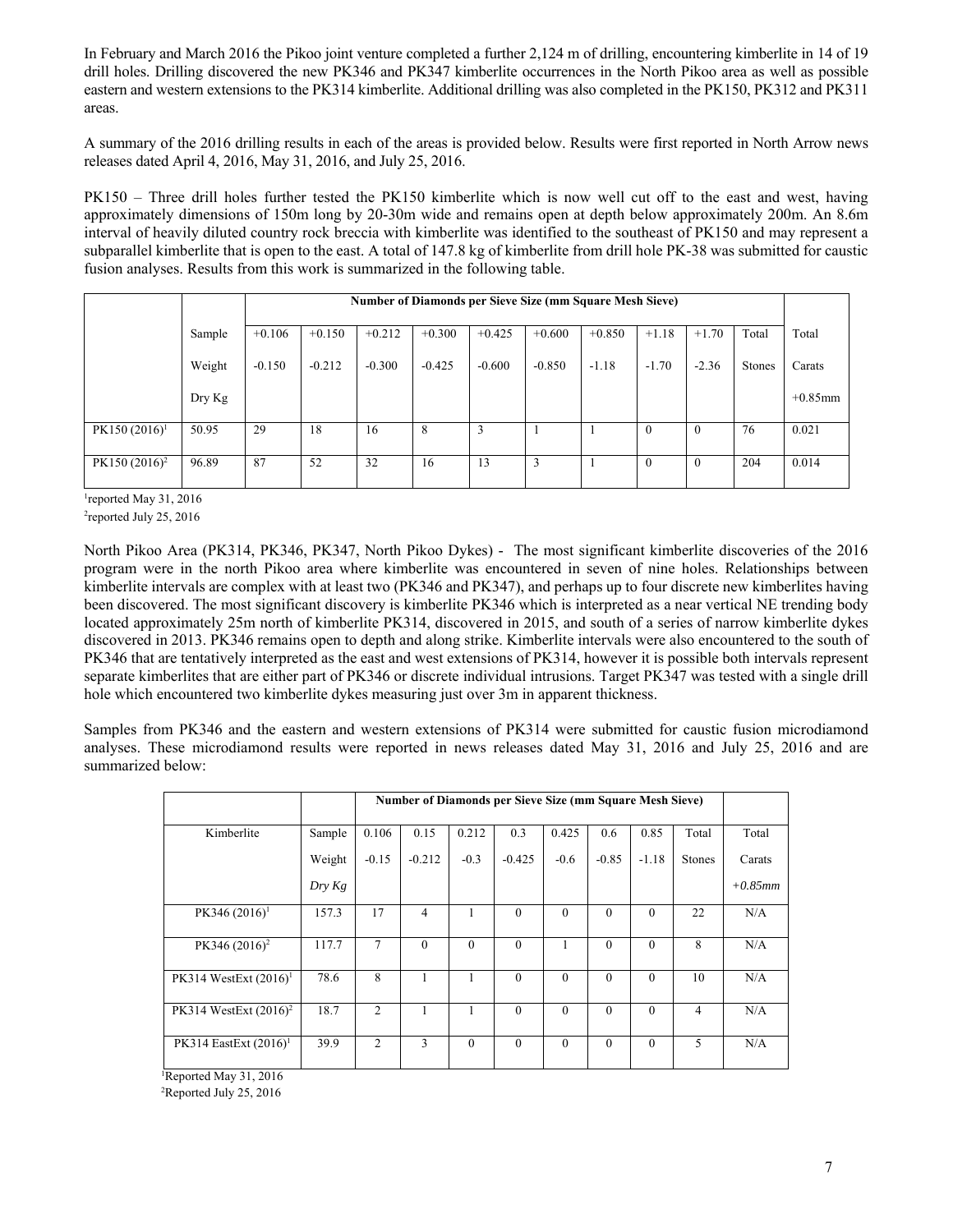Detailed petrographic work is underway to aid in the interpretation of the Pikoo kimberlites in conjunction with diamond results, mineral abundances and core logging information. Initial results from this work suggest that additional, as yet undiscovered, kimberlites are located in the North Pikoo area. This conclusion is based on the relative lack of pyrope garnet in the mantle sample of PK314 and PK346 as compared to the abundance of pyrope garnets in till samples located down ice from the kimberlites. Final results from this study will be reviewed along with results from a July 2016 till sampling program to identify additional drill targets in the North Pikoo area.

PK312 – During the 2016 drill program, three holes tested several target areas along strike from the PK312 kimberlite dyke discovered in 2015. All three holes hit altered, narrow (<1m) near vertical hypabyssal kimberlite dykes, extending the known kimberlite strike length to over 150m. Samples of these kimberlites have been submitted for mineral abundance and composition analyses, results of which will be review along with the results of the July 2016 till sampling program to evaluate additional drill targets in this area.

PK311 – As part of the 2016 drill program, two drill holes followed up a zone of weathered micaceous kimberlite discovered at PK311 in 2015. The new holes encountered respective 3.4m and 5.3m intervals of heavily diluted country rock breccia with kimberlite, confirming a minimum 65m strike length to this southerly dipping kimberlite occurrence. Samples of this material have been submitted for mineral abundance and composition analyses to help with interpretation of the PK311 KIM train and evaluate the area for future work.

Microdiamond results for the Pikoo project are based on:

- i) caustic fusion processing completed by Microlithics Laboratories, Thunder Bay, Ontario, an independent mineral process laboratory facility. Caustic fusion residues were sent for final diamond recoveries to I&M Morrison Geological Services Ltd. in Delta, British Columbia, an independent mineral sorting and petrographic laboratory; and
- ii) caustic fusion processing and diamond sorting completed by Saskatchewan Research Council's Geoanalytical Laboratories located in Saskatoon, Saskatchewan, an independent mineral process laboratory facility which is accredited to the ISO/IEC 17025 standard by the Standards Council of Canada as a testing laboratory for diamond analysis.

Quality assurance protocols, security and actual operating procedures for the processing, transport and recovery of diamonds conform to industry standard Chain of Custody provisions. As part of North Arrow's ongoing QA/QC programs, concentrate residues and other materials are subject to audit. Any significant changes to recovered diamond contents will be reported when available.

Stornoway elected not to contribute its share of the 2016 exploration budget. The Company has elected to solely fund the program and as a result its ownership interest in the Pikoo project is expected to increase to approximately 85%.

Pikoo Option Properties - In September 2014, the Company entered into separate option agreements with Eagle Plains Resources Ltd., Kalt Enterprises Ltd. and Canadian International Minerals Inc. to acquire interests in a group of contiguous mineral claims to the northeast of the Pikoo diamond project area. Under the terms of the agreements the Company can acquire 70% interests in the option properties by reimbursing staking costs that totalled \$5,600 (paid) and discovering a kimberlite on the properties within a three-year period. In the event that North Arrow earns a 70% interest, the properties will be subject to a 2% gross overriding royalty on diamonds, payable to the vendor. There will be a retained right to purchase 1% of any royalty granted at any time for \$1,000,000. The Company and Stornoway have separately agreed to evaluate the properties under the Pikoo joint venture. During year ended April 30, 2016, a follow up fixed wing magnetic survey was completed over these Option Properties. During the period ended July 31 2016 the Company conducted a till sampling program on several of the optioned claims. Subsequent to the period ended July 31, 2016 the Company notified each of the three parties of its intent to relinquish its option to earn an interest in the respective properties and as such the Company wrote off \$49,222 in related exploration expenditures.

# Timiskaming diamond project, Ontario/Quebec

The Timiskaming diamond project is located in the Cobalt-New Liskeard-Elk Lake-Notre Dame du Nord (Ville Marie) region of northeastern Ontario and northwestern Quebec. Between 1995 and 2012, Stornoway and its predecessor companies conducted comprehensive diamond exploration programs within the project area resulting in the discovery of nine kimberlites. In May 2013 the Company announced the completion of a drilling program that fulfilled the requirements of the option work program under the option agreement with Stornoway and the Company delivered notice to Stornoway that it had earned an 80% interest in the project. Surficial sediment sampling and geophysical data from the project suggest additional undiscovered kimberlites may be located within the project area.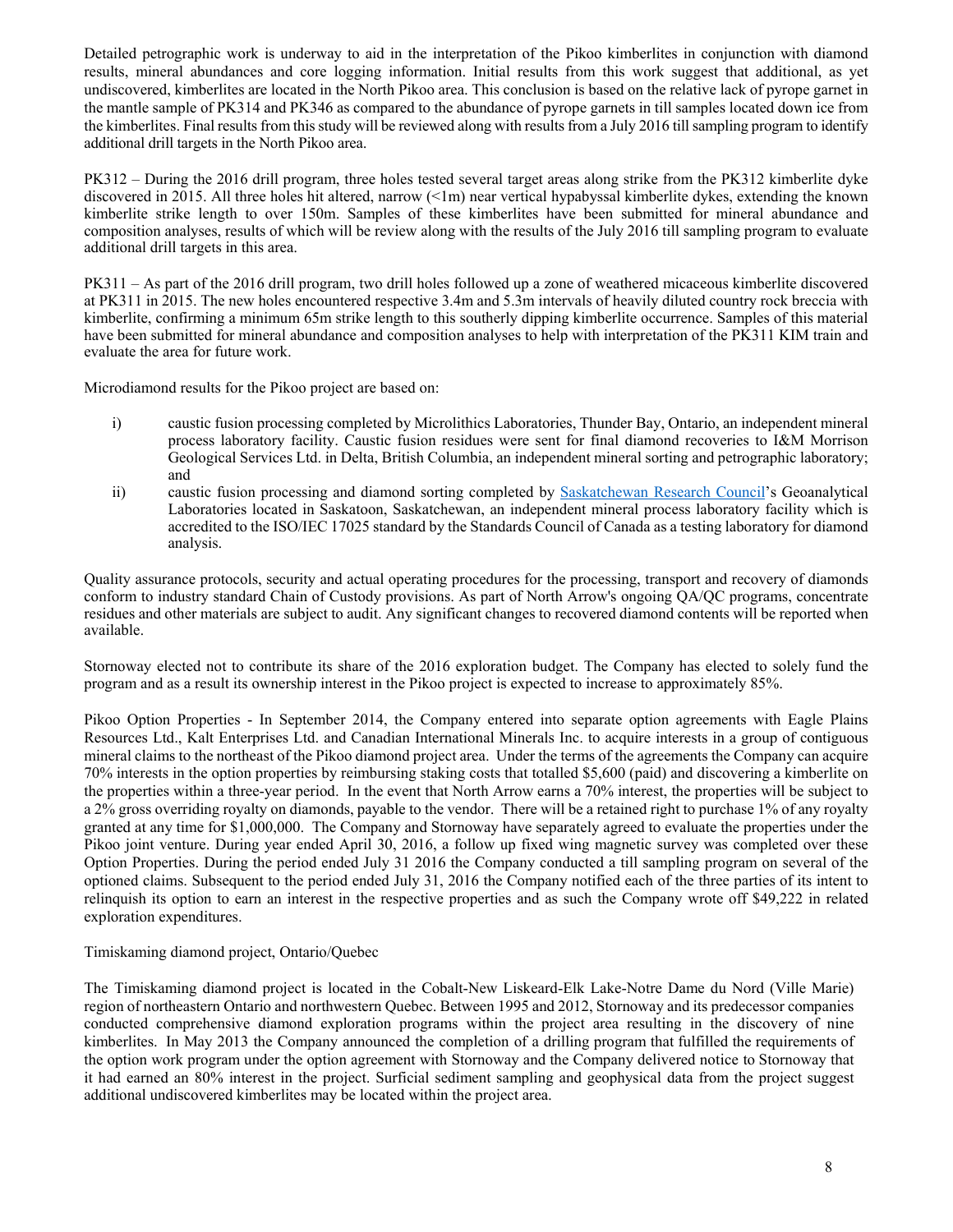# Redemption Diamond Project, Northwest Territories

In July 2013 the Company entered into an agreement with Arctic Star Exploration Corp. under which Arctic Star granted the Company an option to earn a 55% interest in the Redemption diamond project in the Lac de Gras region of the Northwest Territories. On July 11, 2014, the Company and Arctic Star signed an addendum to the option agreement under which the project area was expanded to include three additional mineral claims and one mining lease. Under the terms of the agreement, as amended, the Company could earn a 55% interest in the Redemption project by incurring \$5 million in exploration expenditures prior to July 1, 2017.

On February 10, 2016 the Company closed the sale of a royalty interest in the Redemption property to Umgeni Holdings International Limited ("Umgeni") for \$800,000. Umgeni is a private company of which Christopher Jennings, a director of North Arrow, is a beneficiary of the sole shareholder. Umgeni paid North Arrow \$800,000 to acquire the following royalty interests:

- a 1.5% gross overriding royalty on diamonds ("GOR") and a 1.5% net smelter returns royalty on base and precious metals ("NSR") for the three mineral claims owned 100% by North Arrow. These claims are not subject to the option agreement with Arctic Star and now form part of the Company's Loki project (see below);
- a 1.25% GOR and 1.25% NSR on 12 mineral claims and 5 mining leases (the "ADD Claims") that are subject to the Redemption option agreement with Arctic Star. These 1.25% royalties will be payable from North Arrow's ultimate interest in the ADD claims and NAR will have sole responsibility for paying them. If North Arrow decides not to proceed beyond 2016 with further exploration under the option agreement with Arctic Star, Umgeni has the right to acquire North Arrow's interest in the option. If Umgeni does not acquire North Arrow's interest in the option agreement and the option agreement terminates, then Umgeni will have no further right to receive royalties for any ADD Claims in which North Arrow does not retain an interest. Arctic Star consented to the granting of these 1.25% royalties on the ADD Claims and the possible future transfer to Umgeni of North Arrow's interest in the option agreement.

The Redemption project is located within the Lac de Gras diamond district, approximately 32 km southwest of, and 47 km to the west of the Ekati and Diavik diamond mines, respectively. The focus of exploration on the project was to explore the interpreted up ice termination of the South Coppermine KIM train. During the period extending from July 2013 through to May 2016 the Company completed exploration programs consisting of airborne and ground geophysical surveys, bathymetry surveys, till sampling, and two drilling programs. The purpose of this exploration was to discover a bedrock source to the South Coppermine KIM train, however kimberlite was not discovered as a result of these work programs. Details of these programs can be found in the Company's MD&A's for the years ended April 30, 2015 and April 30, 2016.

Effective April 30, 2016, the Company wrote off exploration and acquisition costs of \$2,290,248 related to the Redemption project in recognition of the lack of exploration success at the project. Subsequent to July 31, 2016, Umgeni elected not to acquire the Company's interest in the Redemption option agreement and the Company issued a notice to Arctic Star of the Company's intent to relinquish its option to earn an interest in the Redemption project. Further to the July 11, 2014 addendum to the option agreement, the Company also notified Arctic Star of the Company's intent to retain a 55% interest in one mineral claim contiguous to the Redemption project.

# Loki Diamond Project – Northwest Territories

On September 13, 2016 the Company announced formation of the new Loki Diamond Project. The Loki project consists of 13 mineral claims covering 7,059ha, acquired by staking between 2013 and 2016 in the Lac de Gras region of the Northwest Territories. The Company holds a 100% interest in these claims subject to a 1.5% gross overriding royalty on diamonds ("GOR") and a 1.5% net smelter returns royalty on base and precious metals ("NSR") granted to Umgeni under the terms of the January 2016 royalty purchase agreement referred to above. The Loki project mineral claims cover identified target areas to the south of the Redemption project and to the southeast of the Monument kimberlite cluster. A brief till and esker sampling program was conducted at the Loki Project in August 2016 with 56 samples collected to provide an initial evaluation of identified target areas.

# Lac de Gras Diamond Project – Northwest Territories

The Lac de Gras Diamond project forms a very large, contiguous block of mineral claims and mining leases located within the Lac de Gras region of the Northwest Territories. The project area directly adjoins the mineral leases that host the Diavik diamond mine, located 10 km to the north. The Ekati diamond mine is located within 40 km to the northwest.

The Lac de Gras project originally consisted of 81,500 acres of mining leases and mineral claims and was subject to a 50-50 joint venture with Dr. Chris Jennings who subsequently assigned his interest to Springbok Holdings Inc. ("Springbok"). The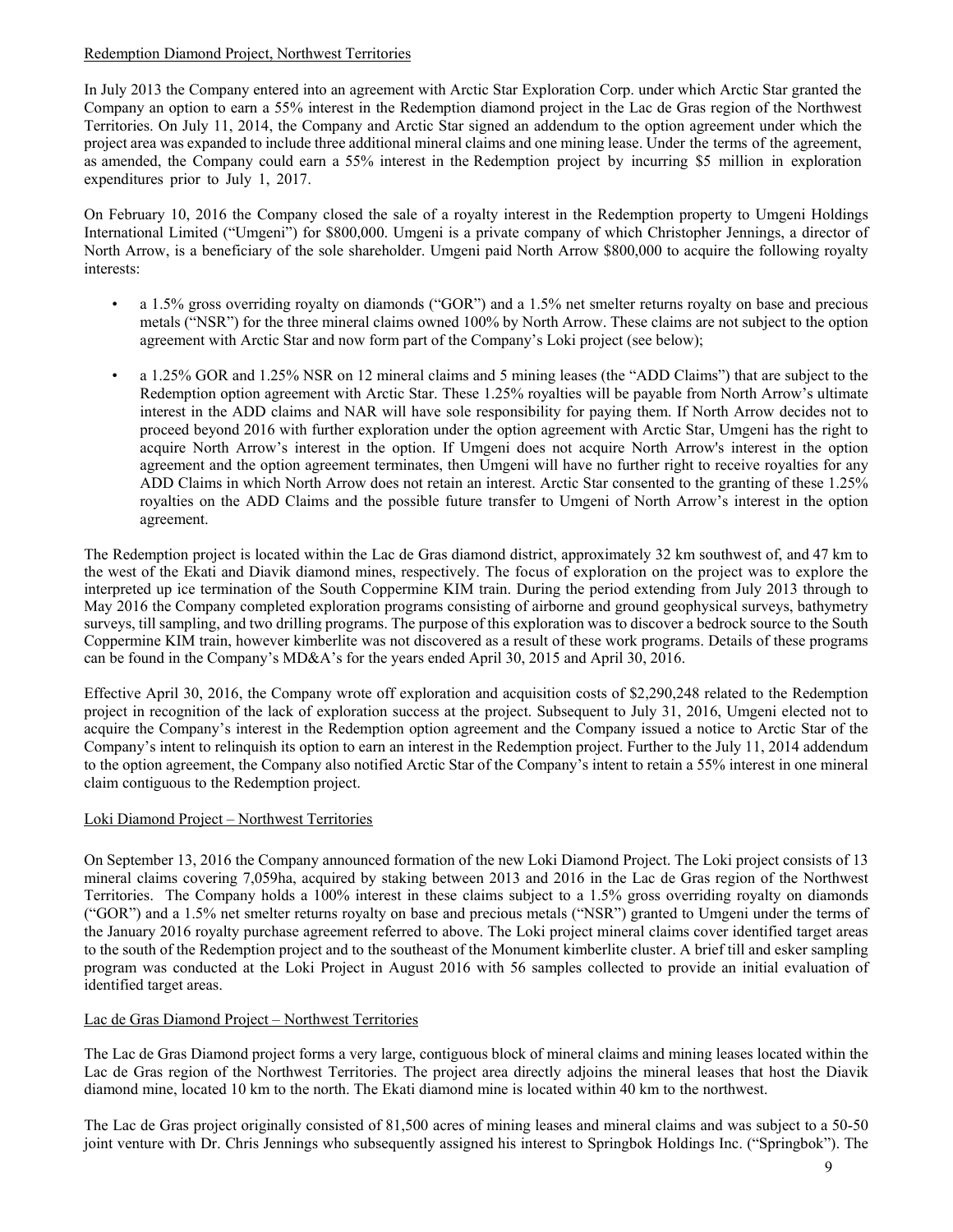North Arrow / Springbok property is contiguous with a large block of claims held by Dominion Diamond Corporation. Under the terms of an option agreement announced in September 2011, the Company, Springbok and Dominion agreed to amalgamate the two properties to form a "Joint Venture Property" totaling over 307,000 acres. Dominion maintained an option to earn a 55% interest in the Joint Venture Property by funding \$5,000,000 in exploration expenditures over a five- y ear period. Upon exercising the option, a joint venture would be formed in which Dominion would hold a 55% interest and the Company and Springbok will equally share a 45% interest in the entire 307,000 acre Joint Venture Property.

In October 2012, the Company entered into an agreement with Springbok to acquire Springbok's interest in the Joint Venture Property (the "Springbok Interests"), subject to the terms and conditions of the option agreement among Springbok, the Company and Dominion. In April 2013 the Company closed the acquisition of the Springbok Interests for consideration consisting of 1,000,000 common shares of the Company. As additional consideration, in the event that Dominion exercises its option and earns 55% interest in the Joint Venture Property and the Company subsequently incurs \$2 million in joint venture expenditures on the Joint Venture Property, the Company will issue to Springbok that number of common shares of the Company having a value of \$1 million.

Dominion incurred over \$5 million in exploration expenditures and during the year ended April 30, 2016, the Company and Dominion finalized a formal joint venture agreement intended to govern exploration and evaluation of the property on the basis of 45%/55% (North Arrow/Dominion) participating interests. In January 2016 the joint venture approved a \$1,280,000 exploration budget for the period from February 2016 to January 2017. The program will consist of data compilation work, airborne geophysical surveys and ground follow up work. Subsequent to the approval of the 2016 exploration program and budget, the Company elected not to contribute its 45% share of costs to the program and Dominion elected to fund the full program and budget. As a result, assuming the full program budget is spent, the Company expects its interest in the LDG joint venture to dilute to approximately 39%. The decision to not participate in the approved program and budget allowed the Company to focus its exploration expenditures on the Pikoo and Redemption project drill programs while retaining a significant interest in the LDG joint venture.

## Mel Diamond Project - Nunavut

The Company currently maintains a 100% interest in the Mel diamond project, Nunavut. The project was acquired to cover unexplained kimberlite indicator mineral trains identified from public datasets and consists of approximately 7,500 hectares on the Melville peninsula, approximately 140 km south of the community of Hall Beach and 210 km northeast of the community of Naujaat which is also the location of the Company's Qilalugaq diamond project. The property is located within 10 km of tidewater and hosts two unsourced KIM trains. The mineral trains are composed of pyrope and eclogitic garnets, as well as ilmenite. A review of the mineral chemistry associated with the KIM trains indicates mineral compositions that are consistent with derivation from a mantle-derived kimberlitic source.

On September 13, 2016 the Company announced completion of a till sampling program at the project. A total of 111 till samples were collected to follow up anomalous KIM counts identified by till sampling in 2015 and earlier programs. Results from the 2015 sampling program included five samples that returned in excess of 100 KIM grains (please see Company news release dated April 5, 2016 for details). For comparison, the most highly anomalous sample from previous till sampling had returned 22 KIM grains. These highly anomalous samples were all located at or near the up ice termination of at least two distinct KIM trains. The 2016 samples were collected over an area extending up to 2 km further up ice from the anomalous 2015 samples in an effort to fully define the up ice cut off of these KIM trains. The Company intends to apply for the required permits to allow for exploration drilling of targets on the property.

The Mel project is subject to a 1% (GOR) held by Anglo Celtic Exploration Ltd., a private company controlled by D. Grenville Thomas, a director of the Company. The Company retains the right to buy back half of the royalty (0.5%) for \$1 million at any time.

#### Luxx Diamond Project - Nunavut

The Company currently maintains a 100% interest in the Luxx diamond project, Nunavut. The project was acquired to cover unexplained KIM trains identified from public datasets and consists of approximately 2,300 acres on the tidewater of Chesterfield Inlet, approximately 60 km from the community of Chesterfield Inlet and 100 km north of the community of Rankin Inlet. The project includes at least one, and possibly three KIM trains defined from over 350 till samples in public assessment records. The trains are located within 20 km of the Churchill kimberlite cluster, and include samples containing hundreds of garnets and ilmenites at the head of the train that is well cut-off by a series of barren till samples.

During 2013 and 2014 the Company completed an airborne magnetic and till sampling surveys of the property. This work was generally successful in constraining existing KIM trains, including Mg-ilmenite, pyrope and eclogitic garnet. During the Year ended April 30, 2016 the Company acquired the required permits to allow for exploration drilling of targets on the property.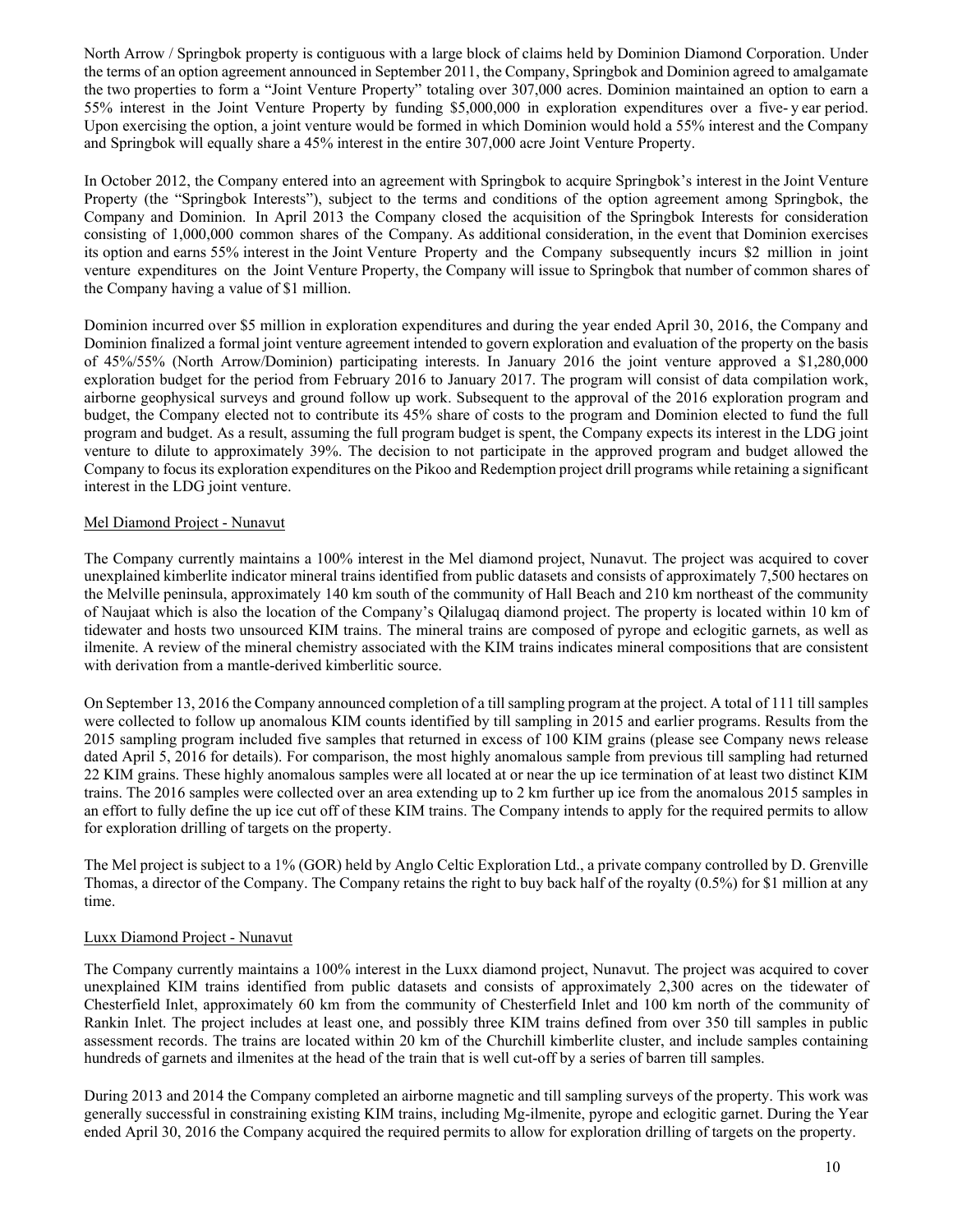The Luxx project is subject to a 1% gross overriding royalty held by Anglo Celtic Exploration Ltd., a private company controlled by D. Grenville Thomas, a director of the Company. The Company retains the right to buy back half of the royalty (0.5%) for \$1 million at any time.

# **Gold and Base Metal Projects**

The Company maintains an interest in a number of non-material gold, base metal and lithium projects in northern Canada, particularly Nunavut. The Company continues to pursue opportunities to see these properties further evaluated, however has no plans to fund or conduct exploration of these properties on its own. Details on specific properties are provided below.

## Hope Bay ORO Gold Project – Nunavut

The Company's 100% owned ORO gold property is located in the Hope Bay Volcanic Belt (HBVB) in Nunavut and is strategically located on tide water covering the northern end of the HBVB. The remainder of the HBVB is currently being evaluated by TMAC Resources Ltd. The ORO property covers an area of 40 sq. km, with TMAC's Doris gold mine located only 3.25 km to the south of the property boundary. The Doris deposit occurs along a well-defined stratigraphic volcanic contact, which extends northward onto the ORO property. The ORO property hosts numerous gold showings and potentially gold bearing structures including the Elu shear zone and Wombat zone.

## Torp Lake (Nunavut) and Phoenix (Northwest Territories) Lithium Properties

Subsequent to the Year ended April 30, 2016 the Company sold its interest in the mineral claims comprising the Torp Lake (Nunavut) and Phoenix (Northwest Territories) lithium projects to Clean Commodities Corp (TSXV-CLE; previously Athabasca Nuclear Corp.) for 2,500,000 shares of Clean Commodities at a deemed value of \$0.08 per share. The Company also received 1,000,000 common share purchase warrants, each warrant entitling the Company to purchase one common share of Clean Commodities for \$0.20 prior to May 20, 2018.

## **FINANCIAL CONDITION, LIQUIDITY, CAPITAL RESOURCES, OPERATIONS AND FINANCIAL RESULTS**

## **Overall performance**

|                                                                          |   | <b>July 31,</b><br>2016               |   | April 30,<br>2016                     | April 30,<br>2015                     |
|--------------------------------------------------------------------------|---|---------------------------------------|---|---------------------------------------|---------------------------------------|
| <b>Current assets</b><br><b>Non-current assets</b><br><b>Liabilities</b> | S | 1,963,150<br>10,926,079<br>(109, 732) | S | 2,641,314<br>10,643,950<br>(608, 670) | 2,268,159<br>10,729,416<br>(278, 449) |
| <b>Shareholders' equity</b>                                              | S | 12,779,497                            |   | 12,676,594                            | 12,719,126                            |

#### **Financing/Use of Proceeds**

On May 28, 2015, the Company completed a private placement of 4,211,000 flow-through shares at a price of \$0.95 per share for total gross proceeds of \$4,000,450. As part of this private placement the Company paid finders' fees and costs totalling \$347,697. The Company intends to use the funds for exploration of its Canadian exploration and evaluation assets in calendar 2015 and 2016 and renounced these expenditures to the investors December 31, 2015 using the look back rules.

# **Results of Operations**

During the three months ended July 31, 2016 (the "current quarter"), the Company recorded net income of \$37,435 or \$0.00 per share. This is compared with a net loss of \$380,266 or \$0.01 per share for the three months ended July 31, 2015 (the "comparative quarter"). The income for the current quarter was largely a result of the Company's sale of mineral properties. During the three months ended July 31, 2016, the Company sold the Torp and Phoenix properties to Clean Commodities Corp. ("CLE") for 2,500,000 common shares and 1,000,000 warrants resulting in a gain of \$233,524.

Expenses for the current quarter were \$158,802 (comparative quarter - \$389,146) a decrease of \$230,344 from the comparative quarter. The reduction in expenses during the current quarter was largely related to reductions in share-based compensation \$2,068 (comparative quarter - \$82,646) and property investigation costs \$13,038 (comparative quarter - \$123,519). During the first quarter of fiscal 2016 a planned drill program was cancelled which resulted in property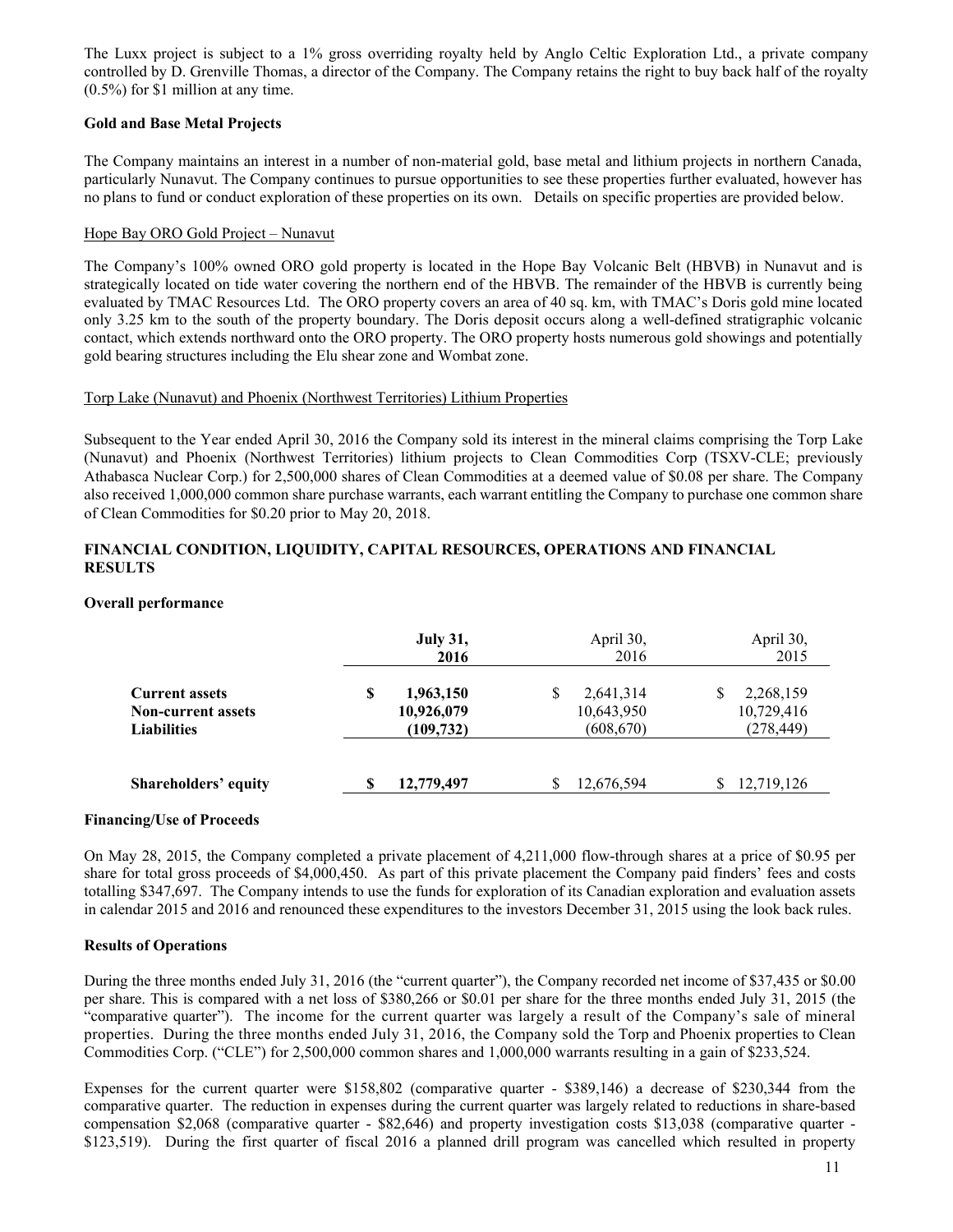investigation costs of \$123,519. During the current quarter the Company has conducted exploration programs and incurred administrative costs to maintain its public listing, raise funds and administer activities.

# **Summary of quarterly results**

The following table sets out selected unaudited quarterly financial information of North Arrow and is derived from the Company's unaudited quarterly consolidated financial statements prepared by management. The Company's interim consolidated financial statements are prepared in accordance with IFRS and are expressed in Canadian dollars.

 $B = B$ 

|                  |   |                 |    |                   |    | Basic Earnings    |     |                     |
|------------------|---|-----------------|----|-------------------|----|-------------------|-----|---------------------|
|                  |   |                 |    | Income or (Loss)  |    | (Loss) per share  |     |                     |
|                  |   |                 |    | from Continued    |    | from Continued    |     |                     |
|                  |   |                 |    | Operation and Net |    | Operation and Net |     | Earnings (Loss) per |
| Quarter Ending   |   | Interest Income |    | Income (Loss)     |    | Income (Loss)     |     | share               |
| July 31, 2016    |   | 2.697           | S  | 37.435            | \$ | 0.00              | \$  | 0.00                |
| April 30, 2016   | S | 8,928           | \$ | (3,012,863)       | S  | (0.06)            | S   | (0.06)              |
| January 31, 2016 | S | 7,799           | \$ | (269, 253)        | S  | 0.00              | S   | 0.00                |
| October 31, 2015 | S | 12,582          | \$ | (188, 983)        | S  | 0.00              | \$. | 0.00                |
| July 31, 2015    | S | 7,373           | \$ | (380, 266)        | S  | (0.01)            | S   | (0.01)              |
| April 30, 2015   |   | 6,977           | \$ | (396, 027)        | S  | (0.01)            | S   | (0.01)              |
| January 31, 2015 | S | 12,564          | S  | (427, 573)        | S  | (0.01)            | S   | (0.01)              |
| October 31, 2014 |   | 22,765          | \$ | (387, 055)        | S  | (0.01)            | S   | (0.01)              |
|                  |   |                 |    |                   |    |                   |     |                     |

## **Variations in Quarterly Results**

The Company's quarterly results can be affected by many factors such as seasonal fluctuations, variations in capital markets, the write-off of capitalized amounts, stock-based compensation costs, tax recoveries and legal matters.

The \$37,435 net income for the first quarter of fiscal 2017 reflects a non-cash gain on the sale of mineral properties of \$233,524 (comparative quarter - \$nil), a write-off of \$39,984 (comparative quarter - \$nil) of exploration and evaluation assets and ongoing administration costs of the Company.

The \$3,012,863 loss for the fourth quarter of fiscal 2016 reflects a \$2,787,548 (comparative quarter - \$nil) write-down of the Timiskaming and Redemption properties, ongoing administration costs and a \$13,263 (comparative quarter - \$115,035) noncash share-based compensation cost.

The \$269,253 loss for the third quarter of fiscal 2016 reflects the Company's ongoing administration, a non-cash \$21,936 (comparative quarter - \$192,431) share-based compensation charge for options granted to directors, officers, employees and consultants in prior periods and a \$99,113 (comparative quarter – \$1,043) property investigation charge for expenditures related to project evaluation costs and a cancelled drill program.

The \$188,983 loss for the second quarter of fiscal 2016 reflects the Company's ongoing administration, a non-cash \$38,460 (comparative quarter - \$223,130) share-based compensation charge for options granted to directors, officers, employees and consultants and a \$26,913 (comparative quarter – recovery of \$2,557) property investigation charge for project evaluation costs.

The \$380,266 loss for the first quarter of fiscal 2016 reflects the ongoing administration costs, a non-cash \$82,646 (comparative quarter - \$189,454) share-based compensation charge for options granted to directors, officers, employees and consultants and a \$123,519 (comparative quarter - \$10,977) property investigation charge for project evaluation costs.

The \$396,027 loss for the fourth quarter of fiscal 2015 reflects a non-cash \$115,035 (comparative quarter - \$215,665) sharebased compensation charge for options granted to directors, officers, employees and consultants, a \$nil (comparative quarter - \$128,301) write-down of exploration and evaluation assets and the ongoing administration costs of the Company.

The \$427,573 loss for the third quarter of fiscal 2015 reflects a non-cash \$192,431 (comparative quarter - \$240,581) sharebased payment charge for options granted to directors, officers, employees and consultants and ongoing costs of administering the requirements of a public company active in exploration.

The \$387,055 loss for the second quarter of fiscal 2015 reflects a non-cash \$223,130 (comparative quarter - \$153,422) sharebased compensation charge for options granted to directors, officers, employees and consultants and the ongoing administrative costs of the Company.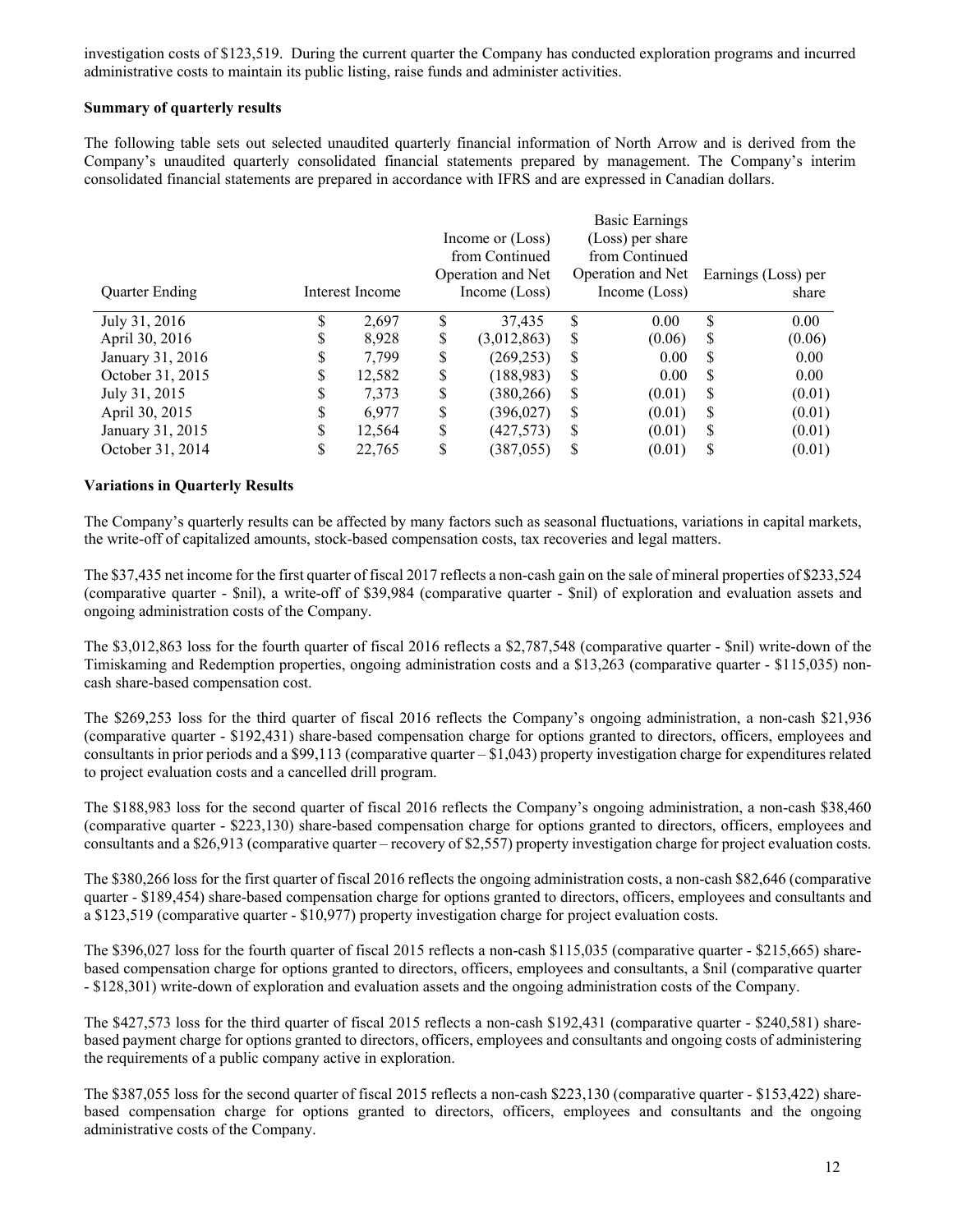## **July 31, 2016 compared to April 30, 2016**

During the first quarter of fiscal 2017 the Company has continued its exploration activities and completed work at Pikoo, Qilalugaq, Mel and the Loki/Redemption areas. In addition, during the first quarter the Company sold its interest in the Torp and Phoenix properties for deemed proceeds of \$233,524.

At July 31, 2016, the Company had working capital of \$1,853,418, exploration and evaluation assets of \$10,843,936 and shareholder equity of \$12,779,497. These financial position numbers are compared to working capital of \$2,032,644, exploration and evaluation assets of \$10,556,971 and shareholders' equity of \$12,676,594 at April 30, 2016. The \$179,226 reduction in working capital from April 30, 2016 is largely a result of the Company's expenditure on the maintenance, exploration and evaluation of its mineral interests offset by the income earned during the first quarter.

# **Liquidity**

At July 31, 2016 the Company had working capital of \$1,853,418 compared to a working capital of \$2,032,644 at April 30, 2016 and \$4,940,079 at July 31, 2015. During the current quarter the Company's cash position decreased \$881,009 (comparative quarter – increased \$2,816,179) as a result of \$nil (comparative quarter - \$3,652,753) raised on a flow through financing and cash expenditures of \$800,204 (comparative quarter - \$584,653) on exploration programs on the Company's projects.

# **Operating activities**

During the current quarter the Company's operating activities used \$80,805 (comparative quarter - \$251,921) of cash. The use of cash in operating activities in fiscal 2017 reflects the Company's net income of \$37,435 (comparative quarter – loss of \$380,266) adjusted for non-cash expenditures and gains such as the gain on disposal of mineral properties \$233,524 (comparative quarter - \$nil), share-based compensation \$2,068 (comparative quarter - \$82,646), write-offs \$39,984 (comparative quarter - \$nil), depreciation \$4,836 (comparative quarter - \$4,618) and an increase in cash of \$68,396 (comparative quarter - \$41,081) related to changes in items such as accounts receivable and accounts payable.

## **Investing activities**

The Company's primary investing activity is the acquisition of exploration and evaluation assets. During the three months ended July 31, 2016, the Company used \$800,204 (comparative quarter - \$584,653) of cash to evaluate its exploration and evaluation assets and purchase equipment.

# **Financing activities**

During the three months ended July 31, 2016, financing activities provided cash of \$nil (comparative quarter - \$3,652,753) from the issuance of shares.

# **Capital Resources**

The Company's financial condition and future prospects are significantly affected by overall economic conditions. The Company has no source of operating revenue and relies on equity financings, joint ventures and warrant and stock option exercises to further exploration on its properties.

The Company's long-term financial success is dependent on management's ability to discover and develop economically viable mineral deposits. Actual funding requirements may vary from those planned due to a number of factors, including the progress of exploration activity and the Company's ability to raise additional funds on favourable terms. Management recognizes there will be risks involved that may be beyond their control. The Company intends to continue to use various strategies to minimize its dependence on equity capital, including the securing of joint venture partners where appropriate.

The Company's ability to generate cash is very much affected by the current market conditions, its share price and third party interest in its assets. In the current equity market, funds for companies at an early/grass-roots stage of exploration are limited and dilution to existing shareholders from an equity financing increases as the share price decreases. The Company has no credit facilities that could be used for ongoing operations because it has no operating cash flow.

In order to finance the Company's exploration programs and to cover administrative and overhead expenses, the Company raises money through equity sales, from the exercise of convertible securities and, in the past, from the sale of investments. Although the Company has had past success in obtaining financing, there can be no such assurance that it will be able to obtain adequate financing in the future or that the terms of any financing will be favourable. Many factors influence the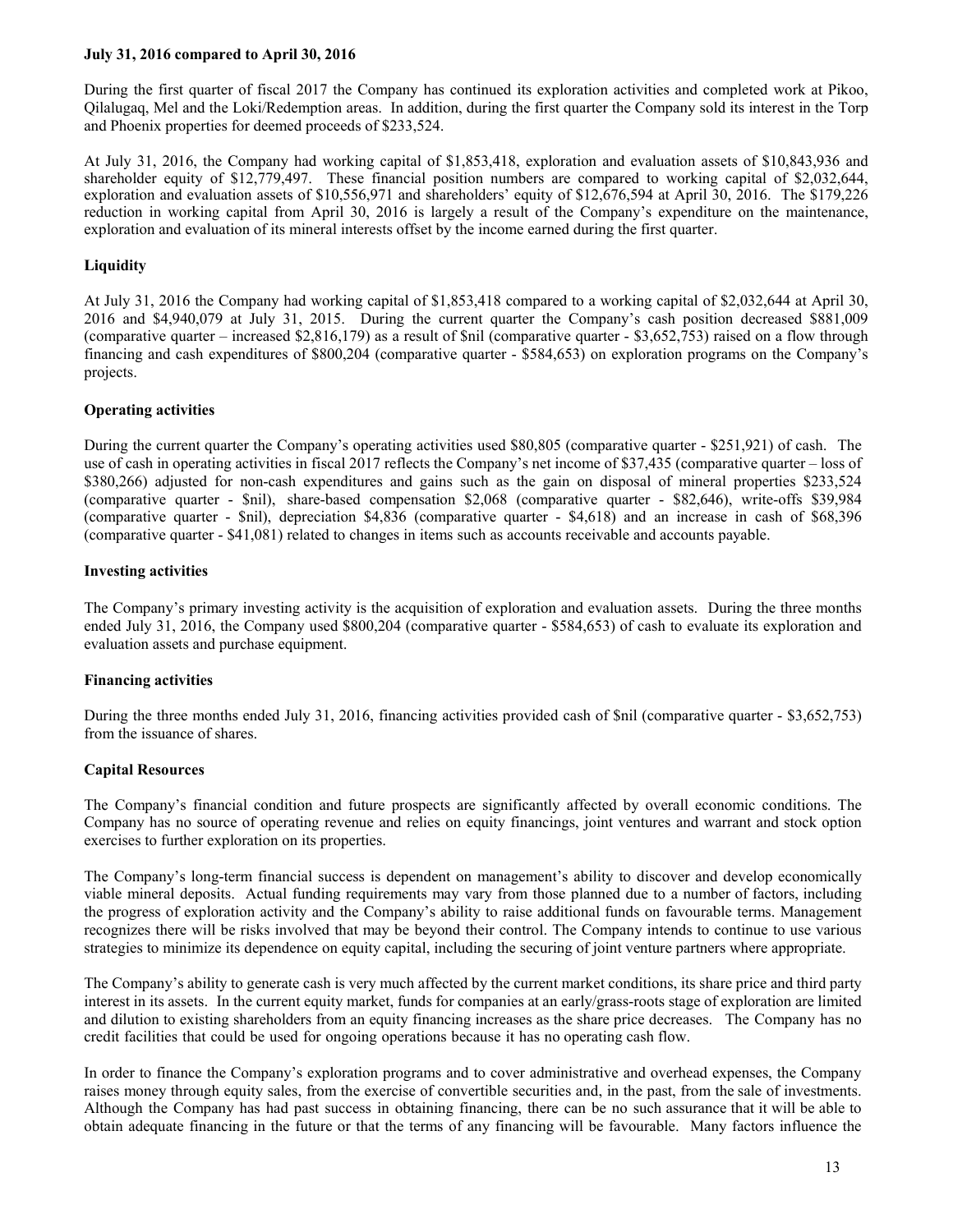Company's ability to raise funds, including the state of the resource market and commodities prices and, the climate for mineral exploration.

The Company's management actively manages its landholdings in an effort to keep those landholdings with the greatest exploration potential in good standing for as long as possible. The Company's management regularly reviews its cash position against future plans and makes decisions regarding these plans accordingly.

The Company may have to raise additional funds to further exploration efforts at its various exploration properties and to maintain its listing on the TSXV. The Company is seeking to minimize variable expenses to the extent possible and to seek joint venture partners to continue to further exploration of its mineral properties.

## **Risks and Uncertainties**

Industry

An investment in natural resource companies involves a significant degree of risk. The degree of risk increases substantially where the Company's properties are in the exploration as opposed to the development stage. Investment in the securities of the Company should be considered as highly speculative due to the nature of the Company's business. The following additional risk factors should be given special consideration.

## Exploration, Development and Mining Risks

Exploring and developing mineral resource projects bears a high potential for all manner of risks. Additionally, few exploration projects successfully achieve development due to factors that cannot be predicted or foreseen. Moreover, even one such factor may result in the economic viability of a project being detrimentally impacted such that it is neither feasible nor practical to proceed. Mineral exploration involves many risks, which even a combination of experience, knowledge and careful evaluation may not be able to overcome. Operations in which the Company has a direct or indirect interest will be subject to all the hazards and risks normally incidental to exploration, development and production of diamonds and base/precious metals, any of which could result in work stoppages, damage to property, and possible environmental damage. If any of the Company's exploration programs are successful, there is a degree of uncertainty attributable to the calculation of ore resources and corresponding grades being mined or dedicated to future production. Until ore is actually mined and processed, quantity of reserves and grade must be considered as estimates only. In addition, the quantity of reserves may vary depending on diamond or metal prices. Any material change in quantity of reserves, grade or recovery ratio, may affect the economic viability of the Company's properties. In addition, there can be no assurance that diamond and metal reserves in small-scale laboratory tests will be duplicated in larger scale tests under on-site conditions or during production. The Company closely monitors its activities and those factors, which could impact them, and employs experienced consulting, engineering, and legal advisors to assist in its risk management reviews.

The Company's properties are currently being assessed for exploration and as a result, the Company has no source of operating cash flow. Failure to obtain additional financing could result in a delay or indefinite postponement of further exploration. Development of the Company's mineral properties will only follow upon obtaining satisfactory exploration results. Mineral exploration and development involves a high degree of risk and few properties that are explored are ultimately developed into producing mines. There is no assurance that the Company's mineral exploration and development activities will result in any discoveries of bodies of ore. The long-term profitability of the Company's operations will be in part directly related to the cost and success of its exploration programs, which may be affected by a number of factors. Substantial expenditures are required to establish reserves through drilling, to develop metallurgical processes to extract the metal or diamonds from the resources and, in the case of new properties, to develop the mining and processing facilities and infrastructure at any site chosen for mining. Although substantial benefits may be derived from the discovery of a major mineralized deposit, no assurance can be given that minerals will be discovered in sufficient quantities to justify commercial operations or that the funds required for development can be obtained on a timely basis.

# Foreign Operation Risks

Historically, the majority of the Company's expenses have been denominated in Canadian Dollars so its exposure to foreign exchange risk has been limited. Exploration activities outside of Canada can expose the Company to foreign exchange risk. Presently, the Company does not have foreign operations or use foreign-exchange contracts to mitigate this risk, but that may change in future, depending upon the size of the Company's exploration programs denominated in currencies other than the Canadian Dollar.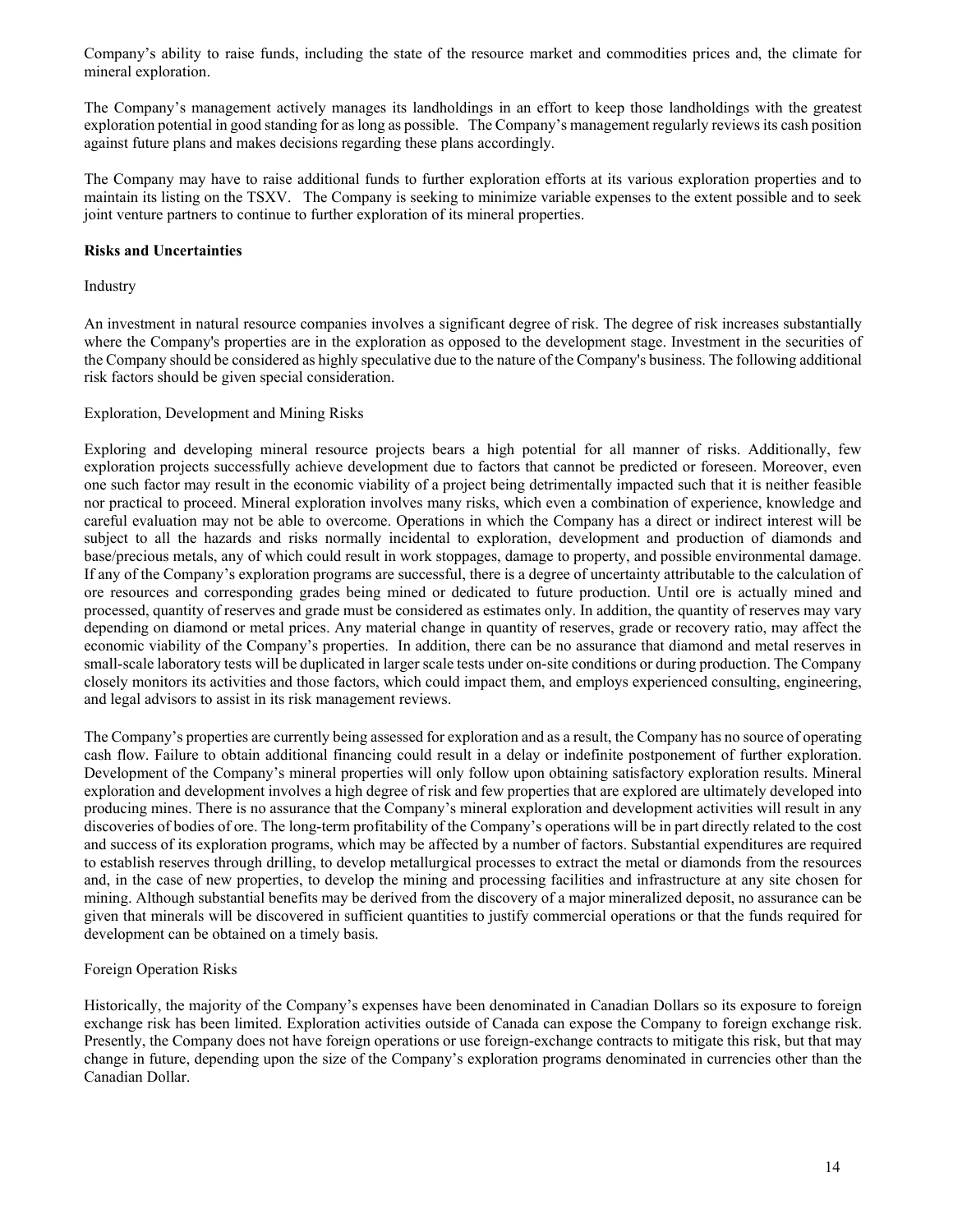#### Insurance

The Company's involvement in the exploration for mineral properties may result in the Company becoming subject to liability for pollution, property damage, personal injury or other hazards. Although the Company may have insurance to address many risks, such insurance has limitations on liability that may not be sufficient to cover the full extent of such liabilities. In addition, such risks may not, in all circumstances be insurable or, in certain circumstances, the Company may elect not to obtain insurance to deal with specific risks due to the high premiums associated with such insurance or other reasons. The payment of such uninsured liabilities would reduce the funds available to the Company. The occurrence of a significant event that the Company is not fully insured against, or the insolvency of the insurer of such event, could have a material adverse effect on the Company's financial position, results of operations or prospects.

# Environmental Risks

All phases of the mineral exploration and development business present environmental risks and hazards and are subject to environmental legislation. Environmental legislation provides for, among other things, restrictions and prohibitions on spills, releases or emissions of various substances used and or produced in association with mining exploration and mining operations. The legislation also requires that facility sites be operated, maintained, abandoned and reclaimed to the satisfaction of applicable regulatory authorities. Compliance with such legislation can require significant expenditures and a breach may result in the imposition of fines and penalties, some of which may be material. Environmental legislation is evolving in a manner expected to result in stricter standards and enforcement, larger fines and liability and potentially increased capital expenditures and operating costs. The discharge of pollutants into the air, soil or water may give rise to liabilities to foreign governments and third parties and may require the Company to incur costs to remedy such discharge. No assurance can be given that the application of environmental laws to the business and operations of the Company will not result in a curtailment of production or a material increase in the costs of production, development or exploration activities or otherwise adversely affect the Company's financial condition, results of operations or prospects.

Prices, Markets and Marketing of Diamonds and Base/Precious Metals

The Company's revenues, if any, are expected to be in large part derived from the mining and sale of diamonds and base/precious metals or interests related thereto. The price of those commodities has fluctuated widely, particularly in recent years, and is affected by numerous factors beyond the Company's control including international economic and political trends, expectations of inflation, currency exchange fluctuations, interest rates, global or regional consumptive patterns, speculative activities, increased production due to new mine developments and improved mining and production methods. The effect of these factors on the price of diamonds and base/precious metals, and therefore the economic viability of any of the Company's exploration projects, cannot accurately be predicted.

The marketability of any minerals acquired or discovered may be affected by numerous factors which are beyond the control of the Company and which cannot be accurately predicted, such as the proximity and capacity of milling facilities, mineral markets and processing equipment and governmental regulations including regulations relating to royalties, allowable production and importing and exporting of minerals.

# Substantial Capital Requirements and Liquidity

The Company anticipates that it will make substantial capital expenditures for the acquisition, exploration, development and production of its mineral properties in the future. The Company currently has no revenue and may have limited ability to expend the capital necessary to undertake or complete future drilling programs. There can be no assurance that debt or equity financing, or cash generated by operations will be available or sufficient to meet these requirements or for other corporate purposes or, if debt equity financing is available, that it will be on terms acceptable to the Company. Moreover, future activities may require the Company to alter its capitalization significantly. The inability of the Company to access sufficient capital for its operations could have a material adverse effect on the Company's financial condition, results of operations or prospects.

#### Issuance of Debt

From time to time the Company may enter into transactions or activities that may be financed with debt which could impair the Company's ability to obtain additional financing in the future. The inability of the Company to access sufficient capital for the repayment of any debt could have a material effect on the Company's financial condition, results of operations or prospects.

#### **Outstanding Share Data**

The Company's authorized capital is unlimited common shares without par value.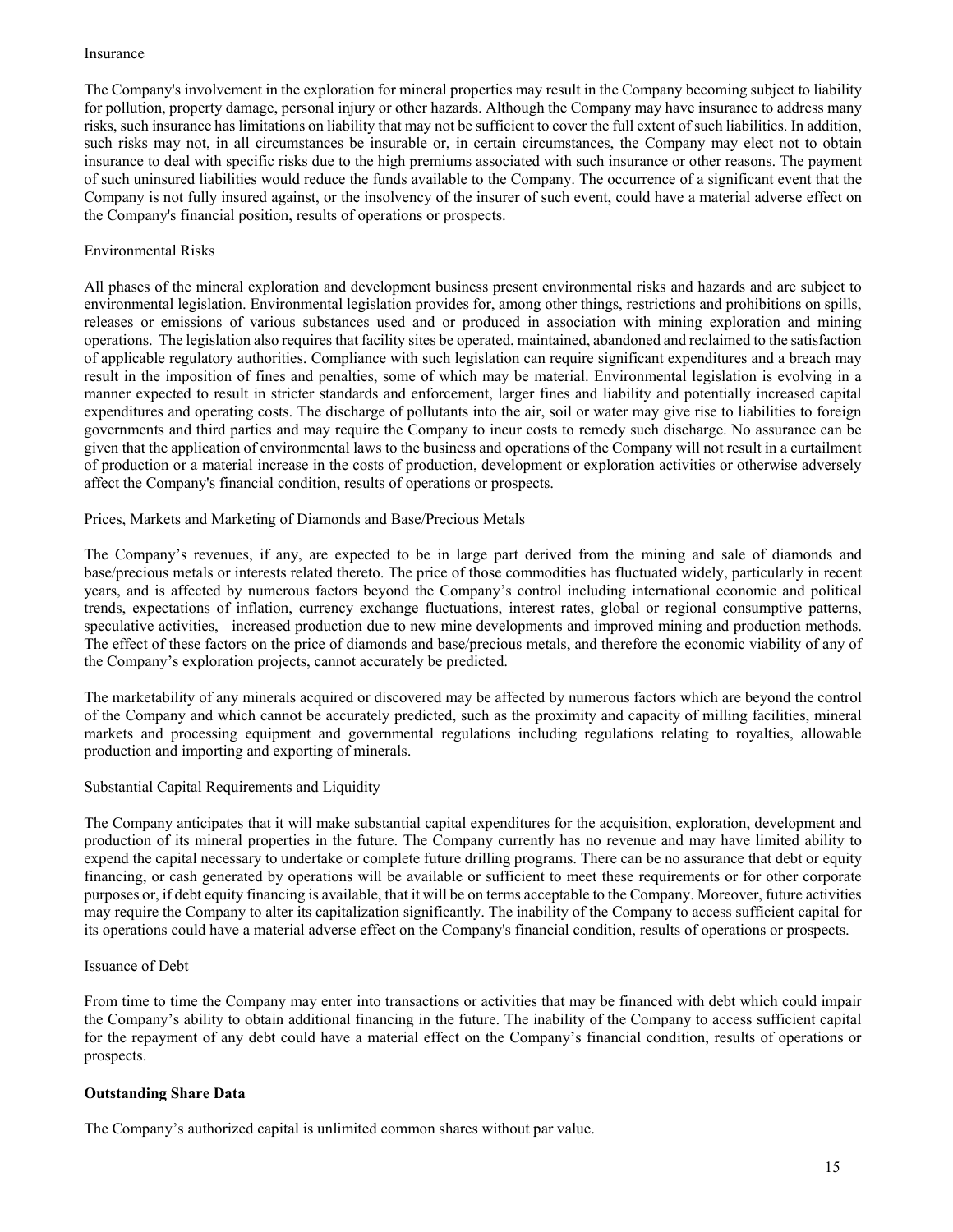As at September 26, 2016, the Company had the following shares, options and warrants outstanding:

|                               |        | Number       |
|-------------------------------|--------|--------------|
| Shares issued and outstanding |        | 54, 155, 741 |
| Options:                      |        |              |
| Expire May 10, 2018           | \$0.27 | 2,075,000    |
| Expire September 23, 2018     | \$0.50 | 200,000      |
| Expire January 28, 2019       | \$0.70 | 985,000      |
| Expire September 25, 2019     | \$0.60 | 680,000      |
| Expire December 16, 2019      | \$0.54 | 200,000      |
| Warrants:                     |        |              |
| April 29, 2018                | \$0.25 | 500,000      |
| August 19, 2018               | \$0.65 | 500,000      |
| Fully diluted                 |        | 59,295,741   |

#### **Share issuances**

On May 28, 2015, the Company completed a private placement of 4,211,000 flow-through shares at a price of \$0.95 per share for total gross proceeds of \$4,000,450. As part of this private placement the Company paid finders' fees and costs totalling \$347,697. The Company intends to use the funds for exploration of its Canadian exploration and evaluation assets in calendar 2015 and 2016 and has renounced these expenditures to the investors using the look back rules.

#### **Stock options and warrants**

The Company's stock option plan (the "Plan") was approved by shareholders at an annual general and special meeting in November 2011 and at subsequent annual meetings. The Plan gives the directors the authority to grant options to directors, officers, employees and consultants. The maximum number of shares to be issued under the Plan is 10% of the issued and outstanding common shares at the time of the grant. The exercise price of each option granted shall not be less than the market price at the date of grant less a discount up to 25% in accordance with the policies of the TSXV.

Options granted can have a term up to 5 years with vesting provisions determined by the directors in accordance with TSXV policies for Tier 2 Issuers, with a typical vesting period of 25% upon grant and 25% every six months thereafter.

# **Transactions with Related Parties**

Balances and transactions between the Company and its subsidiaries have been eliminated on consolidation and are not disclosed below. Details of the transactions between the Company and related parties not disclosed elsewhere in the Company's financial statements are disclosed below.

# Related party transaction

Certain companies which have an officer and/or director or former officer and/or director in common and render services or are charged for certain services are as follows:

|                               | Nature of transactions            |
|-------------------------------|-----------------------------------|
| Anglo-Celtic Exploration Ltd. | Interest and consulting           |
| Strongbow Exploration Inc.    | Exploration and administration    |
| New Dimension Resources Ltd.  | Administration                    |
| Northair Silver Corp.         | Accounting and corporate services |

The Company incurred the following transactions in the normal course of operations in connection with companies which have an officer and/or director in common.

- a) Paid or accrued consulting fees of \$4,500 (2015 \$nil) to the Corporate Secretary of the Company. This amount is included in salaries disclosed below.
- b) Paid \$962 (2015 \$5,886) for office and rent to Anglo-Celtic Exploration Ltd.
- c) Received from New Dimension Resources Ltd. and Strongbow Exploration Inc. \$6,900 (2015 \$1,600) for rent, office and administrative costs.
- d) Amounts due to related parties of \$2,249 (April 30, 2016 \$2,249) is owing to Northair Silver Corp. a company that previously had common officers.
- e) Included in other receivables is \$2,954 (2015 \$nil) due from companies having a director or officers in common.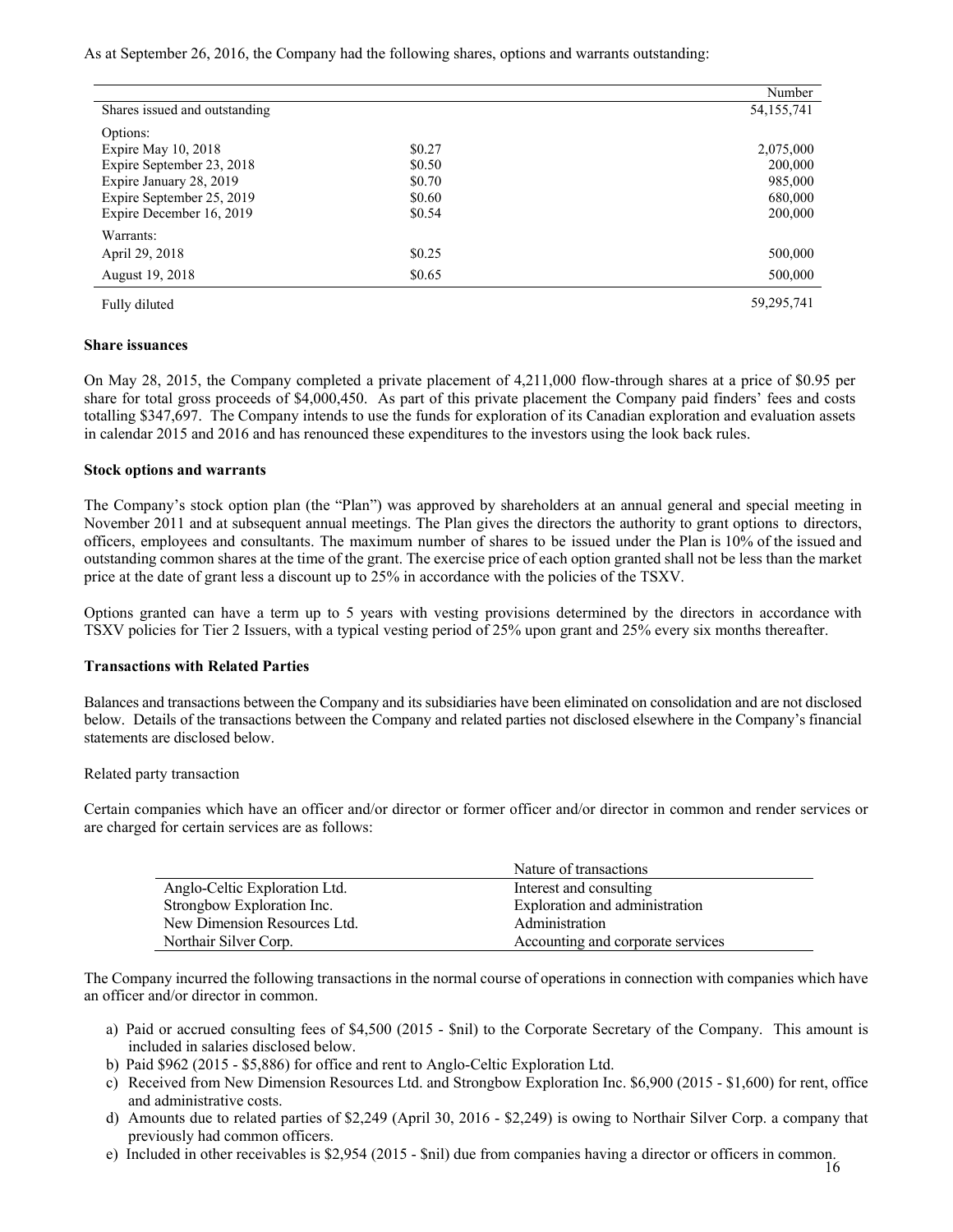The remuneration of directors and key management personnel during the year ended July 31, 2016 was as follows:

|                                            |   | July 31,<br>2016 |   | July 31,<br>2015 |
|--------------------------------------------|---|------------------|---|------------------|
| Salaries <sup>1</sup>                      | S | 56,325           | S | 61,003           |
| Salaries in exploration costs <sup>1</sup> |   | 20,386           |   | 11,209           |
| Share-based compensation <sup>2</sup>      |   | 2,068            |   | 69.241           |
| Total                                      |   | 78,779           |   | 141,453          |

1 – When key management is working specifically on mineral properties their time is capitalized against the mineral property.

2 – Share-based compensation is the fair value of options that have been granted to directors and key management personnel.

During the year ended April 30, 2016, the Company entered into an employment agreement with a senior employee and officer for his services requiring a minimum annual payment of \$225,000. In addition, the employment agreement contains clauses which could provide for a payment or payments in excess of \$450,000 on termination of employment or conclusion of a change in control or similar transaction.

## **Commitments**

As at July 31, 2016, the commitment for rental of the Company's office space is as follows:

| Year ending    |          |
|----------------|----------|
| April 30, 2017 | \$52,142 |
| April 30, 2018 | \$53,613 |

## **CHANGES IN ACCOUNTING POLICIES AND CRITICAL ACCOUNTING ESTIMATES, JUDGMENTS AND ASSUMPTIONS**

#### **Nature and continuance of operations**

North Arrow Minerals Inc. is incorporated federally under the laws of the Canada Business Corporations Act ("CBCA").

The financial statements of the Company are presented in Canadian dollars, which is the functional currency of the Company. The Company trades on the TSX Venture Exchange (TSXV – NAR) and its registered office address is Ste. #960-789 West Pender Street, Vancouver, BC, Canada V6C 1H2.

The Company's principal business activity is the acquisition and exploration of exploration and evaluation assets. To date, the Company has not generated significant revenues from operations and is considered to be in the exploration stage.

The Company is in the process of acquiring and exploring its exploration and evaluation assets and has not yet determined whether these properties contain reserves that are economically recoverable. The Company's financial statements have been prepared on the assumption that the Company will continue in operation for the foreseeable future and will be able to realize assets and discharge liabilities in the normal course of operations. At July 31, 2016, the Company has a deficit of \$19,131,743, no current source of revenue and may require additional funding to meet its planned activities beyond the upcoming fiscal year. The Company's continuation as a going concern is dependent on the successful results from its mineral property exploration activities and its ability to raise equity capital or borrowings sufficient to meet current and future obligations. There can be no assurances that management's plans for the Company will be successful. These material uncertainties may cast significant doubt upon the Company's ability to continue as a going concern. The Company's financial statements do not include any adjustments to the recoverability and classification of assets and liabilities that might be necessary, should the Company be unable to continue as a going concern.

#### **Significant accounting policies**

The July 31, 2016 Management Discussion and Analysis should be read in conjunction with the audited annual financial statements of the Company for a listing of the Company's significant accounting policies.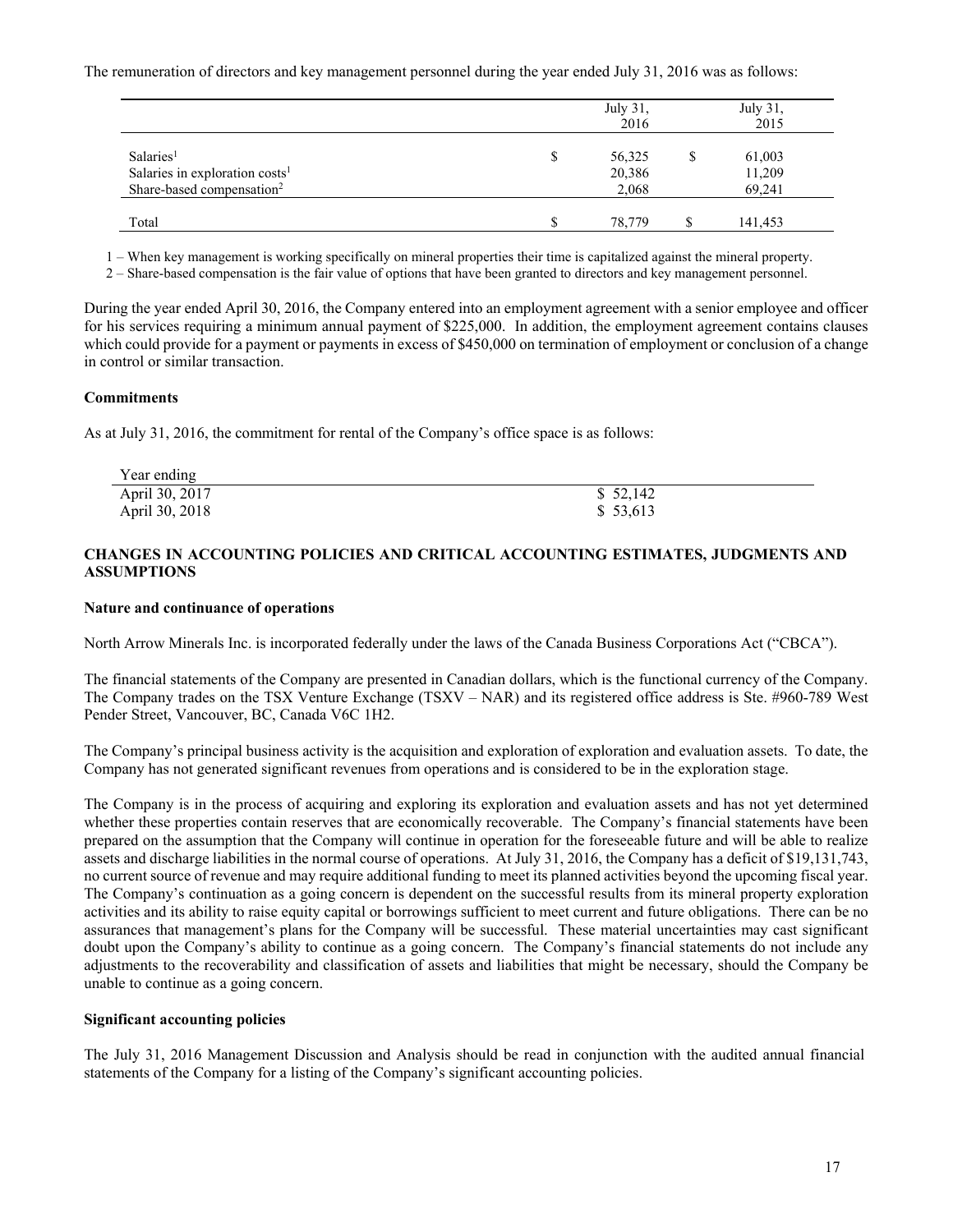# **Statement of Compliance**

The Company's condensed interim financial statements have been prepared in accordance with IFRS as issued by the International Accounting Standards Board ("IASB") and interpretations of the International Financial Reporting Interpretations Committee ("IFRIC") and specifically with IFRS applicable to the preparation of interim financial statements, including IAS 34, Interim Reporting. These condensed interim financial statements should be read in conjunction with the Company's audited financial statements for the year ended April 30, 2016. The financial statements are presented in Canadian dollars unless otherwise noted.

## **Historical cost**

The Company's financial statements have been prepared on a historical cost basis except for certain financial instruments measured at fair value.

#### **Significant accounting judgments, estimates and assumptions**

The preparation of financial statements in conformity with IFRS requires management to make certain estimates, judgments and assumptions that affect the reported amounts of assets and liabilities at the date of the financial statements and the reported revenues and expenses during this period.

Although management uses historical experiences and its best knowledge of the amount, events or actions to form the basis for judgments and estimates, actual results may differ from these estimates.

The most significant accounts that require estimates as the basis for determining the stated amounts include the recoverability of exploration and evaluation assets, valuation of share-based payments, and valuation of deferred tax amounts.

Critical judgments exercised in applying accounting policies that have the most significant effect on the amounts recognized in the consolidated financial statements are as follows:

(i) Economic recoverability and probability of future benefits of exploration and evaluation costs.

Management has determined that exploration, evaluation and related costs incurred which were capitalized may have future economic benefits and may be economically recoverable. Management uses several criteria in its assessments of economic recoverability and probability of future economic benefits including geologic and other technical information, history of conversion of mineral deposits with similar characteristics to its own properties to proven and probable mineral reserves, the quality and capacity of existing infrastructure facilities, evaluation of permitting and environmental issues and local support for the project.

(ii) Valuation of share-based payments

The Company uses the Black-Scholes Option Pricing Model for valuation of share-based payments. Option pricing models require the input of subjective assumptions including expected price volatility, interest rates and forfeiture rate. Changes in the input assumptions can materially affect the fair value estimate and Company's earnings and equity reserves.

(iii) Income taxes

In assessing the probability of realizing income tax assets, management makes estimates related to expectations of future taxable income, applicable tax opportunities, expected timing of reversals of existing temporary differences and the likelihood that tax positions taken will be sustained upon examination by applicable tax authorities. In making its assessments, management gives additional weight to positive and negative evidence that can be objectively verified.

#### **New Accounting pronouncements**

- i) The IASB has issued several new standards and amendments which have been adopted by the Company. Each of the new standards is effective for annual periods beginning on or after January 1, 2015. The adoption of the standards and amendments did not have a material effect on the consolidated financial statements.
- ii) Certain pronouncements were issued by the IASB or IFRIC but are not yet effective as at July 31, 2016. The Company intends to adopt these standards and interpretations when they become effective.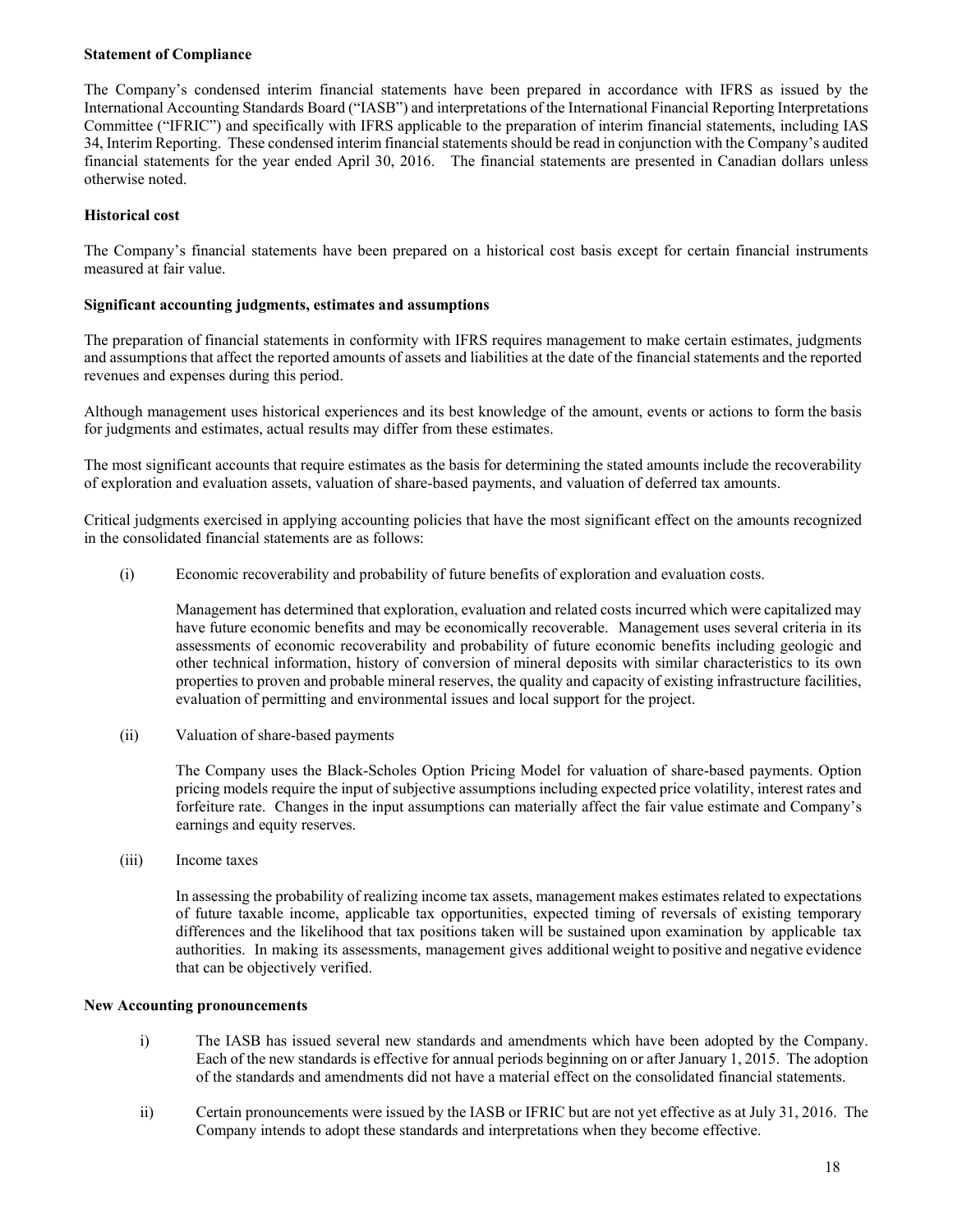The following are the accounting standards issued but not effective as of July 31, 2016 that the Company believes could be significant.

#### IFRS 9 - Financial Instruments – classification and measurement

Effective for annual periods beginning on or after January 1, 2018 IFRS 9. This is the first part of a new standard on classification and measurement of financial assets that will replace IAS 39, "Financial Instruments: Recognition and Measurement". IFRS 9 has two measurement categories: amortized cost and fair value. All equity instruments are measured at fair value. A debt instrument is recorded at amortized cost only if the entity is holding it to collect contractual cash flows and the cash flows represent principal and interest. Otherwise it is measured at fair value with changes in fair value through profit or loss. In addition, this new standard has been updated to include guidance on financial liabilities and derecognition of financial instruments. The extent of the impact of adoption of IFRS 9 has not yet been determined.

## IFRS 16 – Leases

Effective for annual periods commencing on or after January 1, 2019, this new standard eliminates the classification of leases as either operating or finance leases and introduces a single lessee accounting model which requires the lessee to recognize assets and liabilities for all leases with a term of longer than 12 months.

The Company is currently assessing the impact of these new accounting standards on its consolidated financial statements.

# **FINANCIAL INSTRUMENTS AND RISK MANAGEMENT**

Financial instruments measured at fair value are classified into one of three levels in the fair value hierarchy according to the relative reliability of the inputs used to estimate the fair values. The three levels of the fair value hierarchy are:

- Level 1 Unadjusted quoted prices in active markets for identical assets or liabilities;
- Level 2 Inputs other than quoted prices that are observable for the asset or liability either directly or indirectly; and
- Level 3 Inputs that are not based on observable market data.

The Company's financial instruments consist of cash, marketable securities, receivables, accounts payable and accrued liabilities and due to related parties. Cash is carried at fair value using a Level 1 fair value measurement. The carrying value of receivables, accounts payable and accrued liabilities and due to related parties approximate their fair values due to their immediate or short-term maturity. Common shares are recorded at fair value based on the quoted market prices in active markets at the balance sheet date, which is consistent with Level 1 of the fair value hierarchy**.** Warrants the Company has classified as marketable securities are recorded at fair value based on a Black Scholes pricing model.

The Company is exposed to a variety of financial risks by virtue of its activities, including credit risk, interest rate risk, liquidity risks, foreign currency risk, and equity market risk. The Company's objective with respect to risk management is to minimize potential adverse effects on the Company's financial performance. The Board of Directors provides direction and guidance to management with respect to risk management. Management is responsible for establishing controls and procedures to ensure that financial risks are mitigated to acceptable levels.

#### Credit risk

Credit risk is the risk of financial loss to the Company if a counter-party to a financial instrument fails to meet its contractual obligations. The Company manages credit risk by investing its excess cash in short-term investments with investment grade ratings, issued by a Canadian chartered bank. The Company's receivables consist primarily of sales tax receivables due from the federal government and receivables from companies with which the Company has agreements or options. The maximum exposure to credit risk at the reporting date is the carrying value of the Company's receivables and cash.

#### Interest rate risk

Interest rate risk is the risk that the fair value or future cash flows of a financial instrument will fluctuate because of changes in market interest rates. Financial assets and liabilities with variable interest rates expose the Company to interest rate risk with respect to its cash flow. It is management's opinion that the Company is not exposed to significant interest rate risk.

#### Liquidity risk

Liquidity risk is the risk that the Company will not be able to meet its obligations as they become due. The Company's ability to continue as a going concern is dependent on management's ability to raise the funds required through future equity